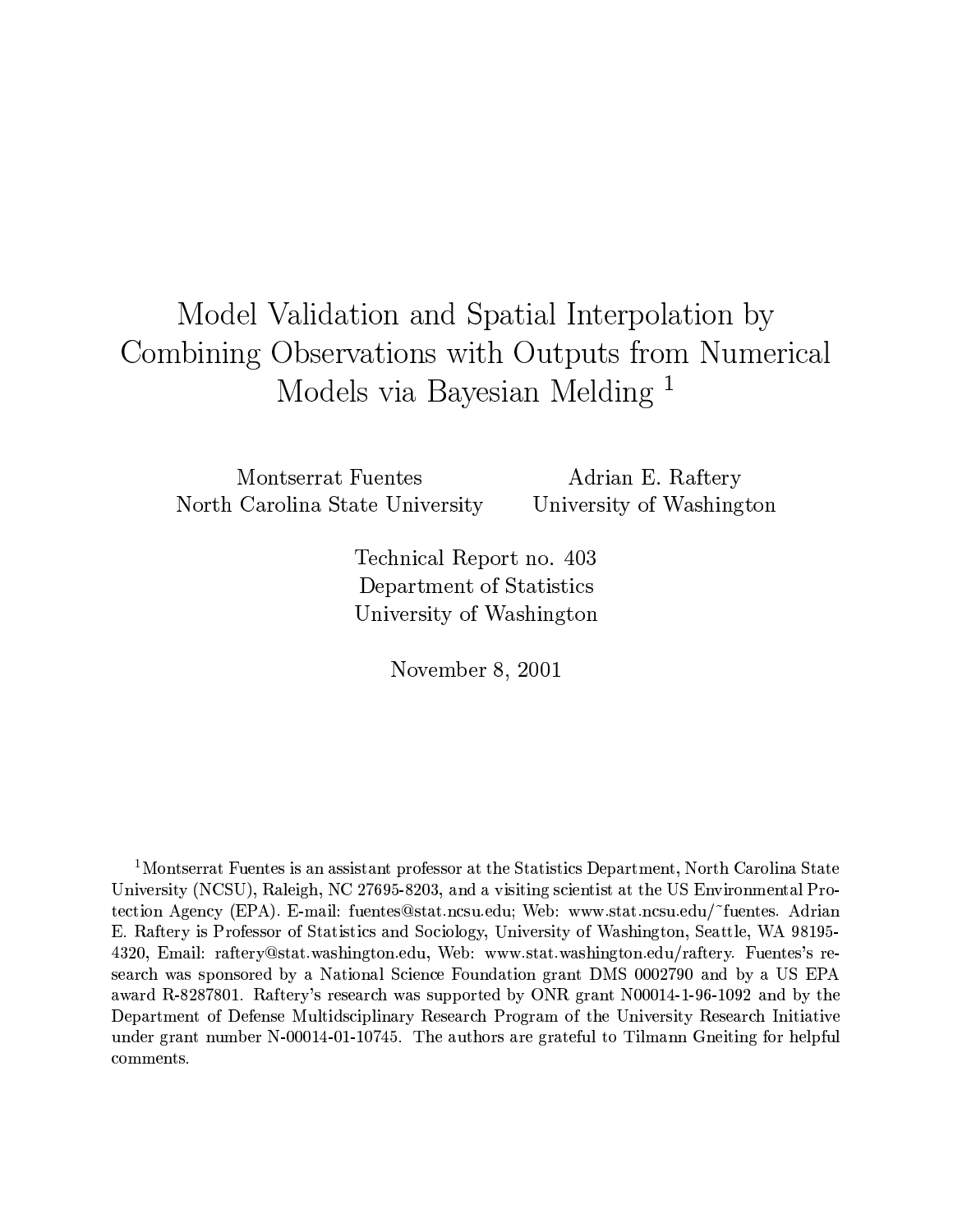| <b>Report Documentation Page</b>                                                                                                                                                                                                                                                                                                                                                                                                                                                                                                                                                                                                                                                                                                                                                                                                                                   |                             |                                                                                                                                 |                 | Form Approved<br>OMB No. 0704-0188                 |                           |  |
|--------------------------------------------------------------------------------------------------------------------------------------------------------------------------------------------------------------------------------------------------------------------------------------------------------------------------------------------------------------------------------------------------------------------------------------------------------------------------------------------------------------------------------------------------------------------------------------------------------------------------------------------------------------------------------------------------------------------------------------------------------------------------------------------------------------------------------------------------------------------|-----------------------------|---------------------------------------------------------------------------------------------------------------------------------|-----------------|----------------------------------------------------|---------------------------|--|
| Public reporting burden for the collection of information is estimated to average 1 hour per response, including the time for reviewing instructions, searching existing data sources, gathering and<br>maintaining the data needed, and completing and reviewing the collection of information. Send comments regarding this burden estimate or any other aspect of this collection of information,<br>including suggestions for reducing this burden, to Washington Headquarters Services, Directorate for Information Operations and Reports, 1215 Jefferson Davis Highway, Suite 1204, Arlington<br>VA 22202-4302. Respondents should be aware that notwithstanding any other provision of law, no person shall be subject to a penalty for failing to comply with a collection of information if it<br>does not display a currently valid OMB control number. |                             |                                                                                                                                 |                 |                                                    |                           |  |
| <b>1. REPORT DATE</b><br><b>08 NOV 2001</b>                                                                                                                                                                                                                                                                                                                                                                                                                                                                                                                                                                                                                                                                                                                                                                                                                        |                             | <b>3. DATES COVERED</b><br>00-11-2001 to 00-11-2001                                                                             |                 |                                                    |                           |  |
| <b>4. TITLE AND SUBTITLE</b>                                                                                                                                                                                                                                                                                                                                                                                                                                                                                                                                                                                                                                                                                                                                                                                                                                       |                             |                                                                                                                                 |                 | <b>5a. CONTRACT NUMBER</b>                         |                           |  |
|                                                                                                                                                                                                                                                                                                                                                                                                                                                                                                                                                                                                                                                                                                                                                                                                                                                                    |                             | Model Validation and Spatial Interpolation by Combining Observations<br>with Outputs from Numerical Models via Bayesian Melding |                 | 5b. GRANT NUMBER                                   |                           |  |
|                                                                                                                                                                                                                                                                                                                                                                                                                                                                                                                                                                                                                                                                                                                                                                                                                                                                    |                             |                                                                                                                                 |                 | 5c. PROGRAM ELEMENT NUMBER                         |                           |  |
| 6. AUTHOR(S)                                                                                                                                                                                                                                                                                                                                                                                                                                                                                                                                                                                                                                                                                                                                                                                                                                                       |                             |                                                                                                                                 |                 | 5d. PROJECT NUMBER                                 |                           |  |
|                                                                                                                                                                                                                                                                                                                                                                                                                                                                                                                                                                                                                                                                                                                                                                                                                                                                    |                             |                                                                                                                                 |                 | <b>5e. TASK NUMBER</b>                             |                           |  |
|                                                                                                                                                                                                                                                                                                                                                                                                                                                                                                                                                                                                                                                                                                                                                                                                                                                                    |                             |                                                                                                                                 |                 | <b>5f. WORK UNIT NUMBER</b>                        |                           |  |
| 7. PERFORMING ORGANIZATION NAME(S) AND ADDRESS(ES)<br>University of Washington, Department of Statistics, Box<br>354322, Seattle, WA, 98195-4322                                                                                                                                                                                                                                                                                                                                                                                                                                                                                                                                                                                                                                                                                                                   |                             |                                                                                                                                 |                 | 8. PERFORMING ORGANIZATION<br><b>REPORT NUMBER</b> |                           |  |
| 9. SPONSORING/MONITORING AGENCY NAME(S) AND ADDRESS(ES)                                                                                                                                                                                                                                                                                                                                                                                                                                                                                                                                                                                                                                                                                                                                                                                                            |                             |                                                                                                                                 |                 | 10. SPONSOR/MONITOR'S ACRONYM(S)                   |                           |  |
|                                                                                                                                                                                                                                                                                                                                                                                                                                                                                                                                                                                                                                                                                                                                                                                                                                                                    |                             |                                                                                                                                 |                 | <b>11. SPONSOR/MONITOR'S REPORT</b><br>NUMBER(S)   |                           |  |
| 12. DISTRIBUTION/AVAILABILITY STATEMENT<br>Approved for public release; distribution unlimited                                                                                                                                                                                                                                                                                                                                                                                                                                                                                                                                                                                                                                                                                                                                                                     |                             |                                                                                                                                 |                 |                                                    |                           |  |
| <b>13. SUPPLEMENTARY NOTES</b><br>The original document contains color images.                                                                                                                                                                                                                                                                                                                                                                                                                                                                                                                                                                                                                                                                                                                                                                                     |                             |                                                                                                                                 |                 |                                                    |                           |  |
| 14. ABSTRACT                                                                                                                                                                                                                                                                                                                                                                                                                                                                                                                                                                                                                                                                                                                                                                                                                                                       |                             |                                                                                                                                 |                 |                                                    |                           |  |
| <b>15. SUBJECT TERMS</b>                                                                                                                                                                                                                                                                                                                                                                                                                                                                                                                                                                                                                                                                                                                                                                                                                                           |                             |                                                                                                                                 |                 |                                                    |                           |  |
| 16. SECURITY CLASSIFICATION OF:                                                                                                                                                                                                                                                                                                                                                                                                                                                                                                                                                                                                                                                                                                                                                                                                                                    | <b>17. LIMITATION OF</b>    | 18. NUMBER                                                                                                                      | 19a. NAME OF    |                                                    |                           |  |
| a. REPORT<br>unclassified                                                                                                                                                                                                                                                                                                                                                                                                                                                                                                                                                                                                                                                                                                                                                                                                                                          | b. ABSTRACT<br>unclassified | c. THIS PAGE<br>unclassified                                                                                                    | <b>ABSTRACT</b> | OF PAGES<br>32                                     | <b>RESPONSIBLE PERSON</b> |  |

| <b>Standard Form 298 (Rev. 8-98)</b> |                               |  |  |
|--------------------------------------|-------------------------------|--|--|
|                                      | Prescribed by ANSI Std Z39-18 |  |  |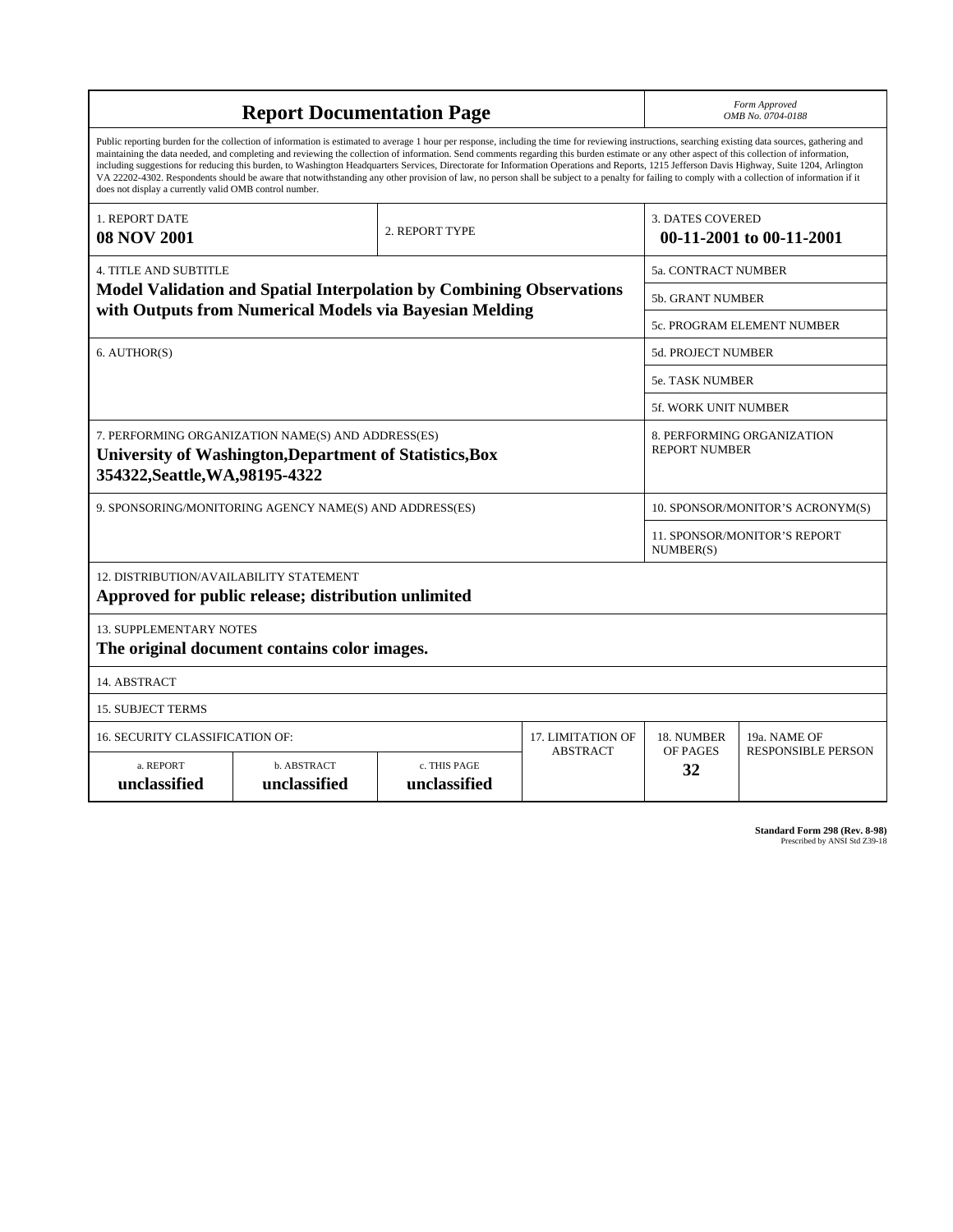## Abstract

Constructing maps of pollution levels is vital for air quality management, and presents statistical problems typical of many environmental and spatial applications. Ideally, such maps would be based on a dense network of monitoring stations, but this does not exist. Instead, there are two main sources of information in the U.S.: one is pollution measurements at a sparse set of about 50 monitoring stations called CASTNet, and the other is pollution emissions data. The pollution emissions data do not give direct information about pollution levels, but instead are combined with numerical models of weather and the emissions process and information about land use and cover (collectively called Models-3), to produce maps.

Here we develop a formal method for combining these two sources of information. We specify a simple model for both the Models-3 output and the CASTNet observations in terms of the unobserved ground truth, and estimate the model in a Bayesian way. This yields solutions to the spatial prediction, model validation and bias removal problems simultaneously. It provides improved spatial prediction via the posterior distribution of the ground truth. allows us to validate Models-3 via the posterior predictive distribution of the CASTNet observations, and enables us to remove the bias in the Models-3 output by estimating additive and multiplicative bias parameters in the model. We apply our methods to data on  $SO_2$ concentrations.

Key words: air pollution, Bayesian inference, change of support, likelihood approaches, Matérn covariance, nonstationary process, spatial-temporal statistics.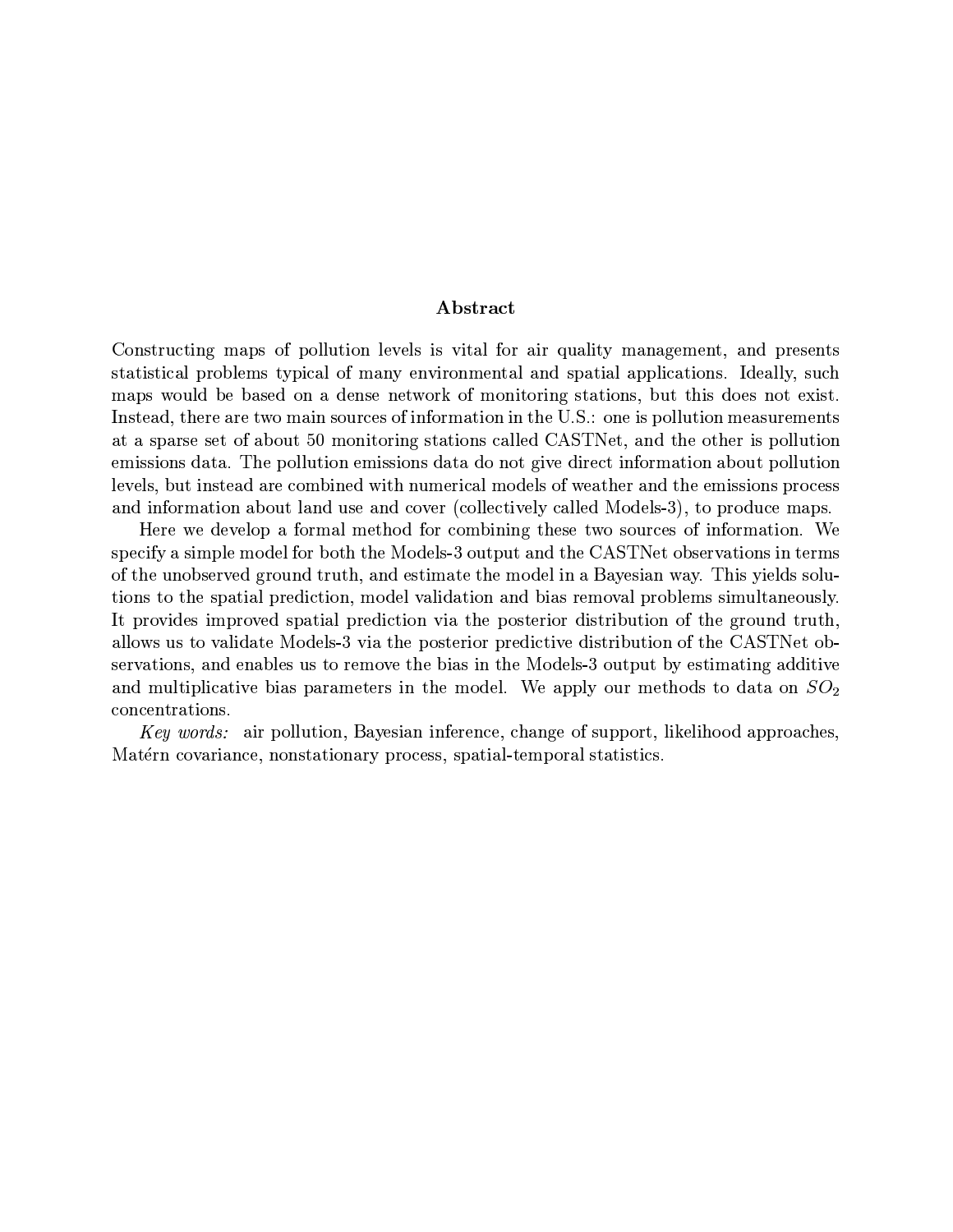# Contents

|    | 1 Introduction                                                       |     |
|----|----------------------------------------------------------------------|-----|
|    | The Statistical Model                                                | 5   |
|    | 2.1                                                                  | -5  |
|    | Statistical Models for CASTNet and Models-3 Output<br>2.2            | -5  |
|    | 2.3                                                                  | -7  |
|    | Methods for Combining Data with Different Spatial Resolutions<br>2.4 | - 8 |
|    | 2.5                                                                  | 10  |
| 3  | Estimation                                                           | 12  |
|    | 3.1                                                                  | 12  |
|    | 4 Application: Air Pollution Data                                    | 14  |
| 5. | Discussion                                                           | 21  |

# List of Tables

| Posterior predictive distributions, CASTNet values and credible intervals com- |    |  |  |  |  |  |
|--------------------------------------------------------------------------------|----|--|--|--|--|--|
|                                                                                | 20 |  |  |  |  |  |

# List of Figures

|                | Weekly average of $SO_2$ concentrations at the CASTNET sites                                                   | -2             |
|----------------|----------------------------------------------------------------------------------------------------------------|----------------|
| 2              |                                                                                                                | $\overline{4}$ |
| 3              |                                                                                                                | -6             |
| $\overline{4}$ | $SO_2$ concentrations observed and predicted by Models-3                                                       | 15             |
| 5.             | Posterior distributions for the range parameter (km) of the Matérn covariance                                  | 16             |
| 6              | Posterior distributions for the sill parameter of the Matérn covariance                                        | 17             |
| 7              | Predictive posterior distributions for the $SO_2$ concentrations                                               | 19             |
| 8              | CASTNet measurements and 90% Bayesian predictive intervals                                                     | 22             |
| 9              | Predicted $SO_2$ concentrations via a Bayesian melding approach to combine                                     |                |
|                | CASTNet and Models-3 data response to response the contract of the contract of the contract of the contract of | 23             |
| 10             | Simulated $SO_2$ concentrations from the predictive distribution for the $SO_2$ .                              | 24             |
| 11             | Standard error of the posterior predictive distribution for the $SO_2$ concentrations 25                       |                |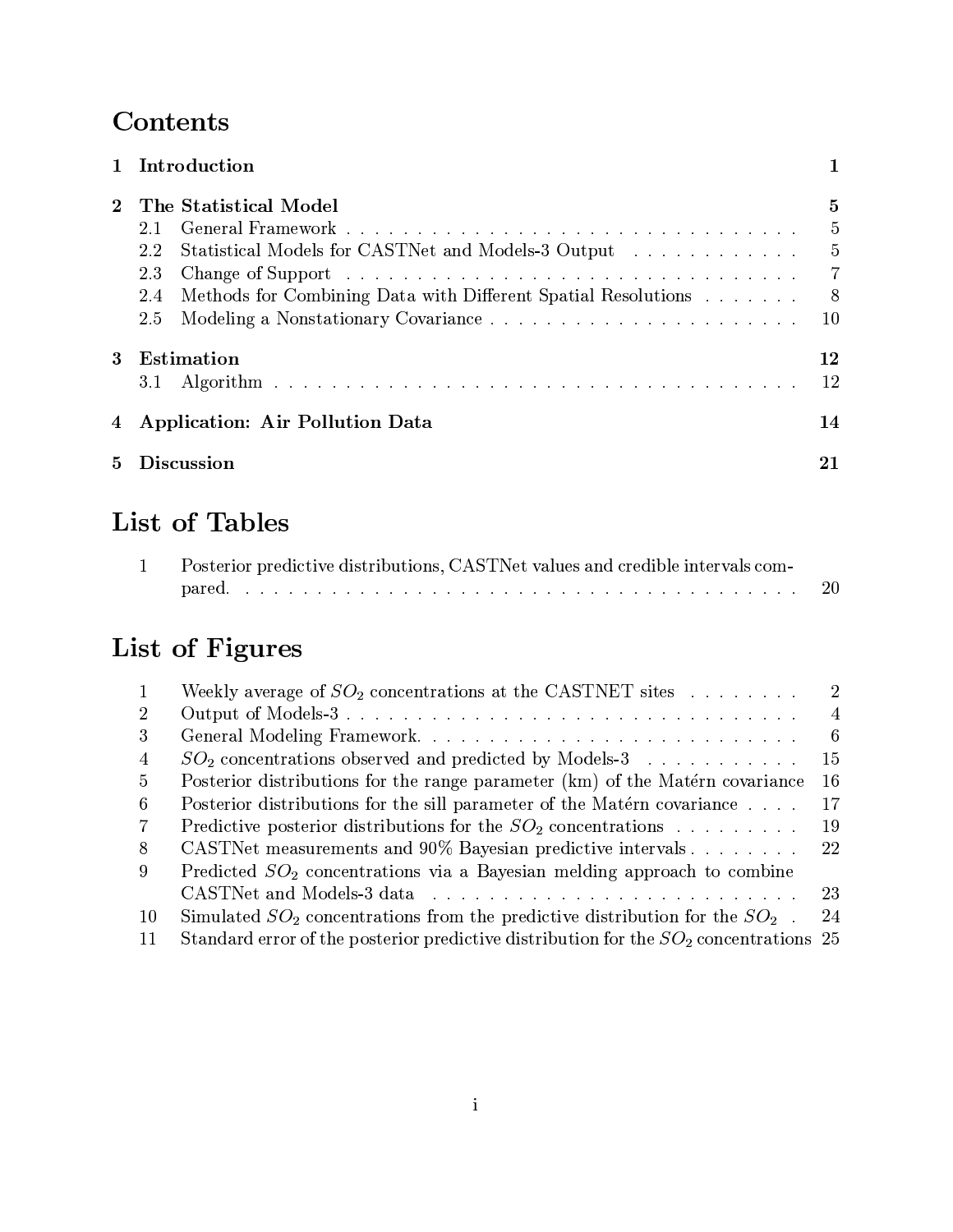### Introduction 1

Emission reductions were mandated in the Clean Air Act Amendments of 1990 with the expectation that they would result in major reductions in the concentrations of atmospherically transported pollutants. Maps of loadings of pollutants to aquatic and terrestrial ecosystems are useful over different geo-political boundaries, to discover when, where, and to what extent the pollution load is improving or declining. Ideally, such maps would be based on a dense network of monitoring stations, covering most of the U.S., at which fluxes and concentrations of air pollutants would be measured on a regular basis. Unfortunately, such a network does not exist. Instead, there are two main sources of information about pollution levels in the U.S., and two resulting ways of constructing pollution maps. The first is a *sparse* set of about 50 irregularly spaced sites in the Eastern U.S., the Clean Air Status Trend Network (CASTNet), at which the EPA regularly measures concentrations and fluxes of different atmospheric pollutants (see Figure 1). It would be possible to use an interpolation method to produce a pollution map. However, the air pollutants fluxes and concentrations are functions of terrain, atmospheric turbulence, vegetation, the rate of growth of the vegetation, and other soil and surface conditions. Because these factors vary abruptly in space and time and because the monitoring stations are too far from each other, interpolation of the CASTNet monitoring data is recognized to be inadequate for the problem (Clarke and Edgerton, 1997).

The second source of information is pollution emissions data. The point and area sources emissions are available from known sources of pollution such as chemical plants, generally in the form of annual totals. If the emissions data were accurate and available at a fine time resolution, and if we had precise information about local weather, land use and cover, and pollution transport dynamics, we could in principle work out pollution levels at each point in time and space quite accurately. This ideal is far from being attained. However, the available emissions data have been combined with numerical models of local weather (the Mesoscale Model version 5 (MM5)), the emissions process (the Sparse Matrix Operator Kernel Emissions (SMOKE) model), as well as information about land use and cover, to estimate pollution levels in space and time (the Community Multiscale Air Quality (CMAQ) output) and to produce maps (Dennis *et al.*, 1996). These are not statistical models but rather numerical deterministic simulation models based on systems of differential equations that attempt to represent the underlying physics; they take the form of huge blocks of computer code. The combination of these models is referred to as "Models-3" (models generation 3).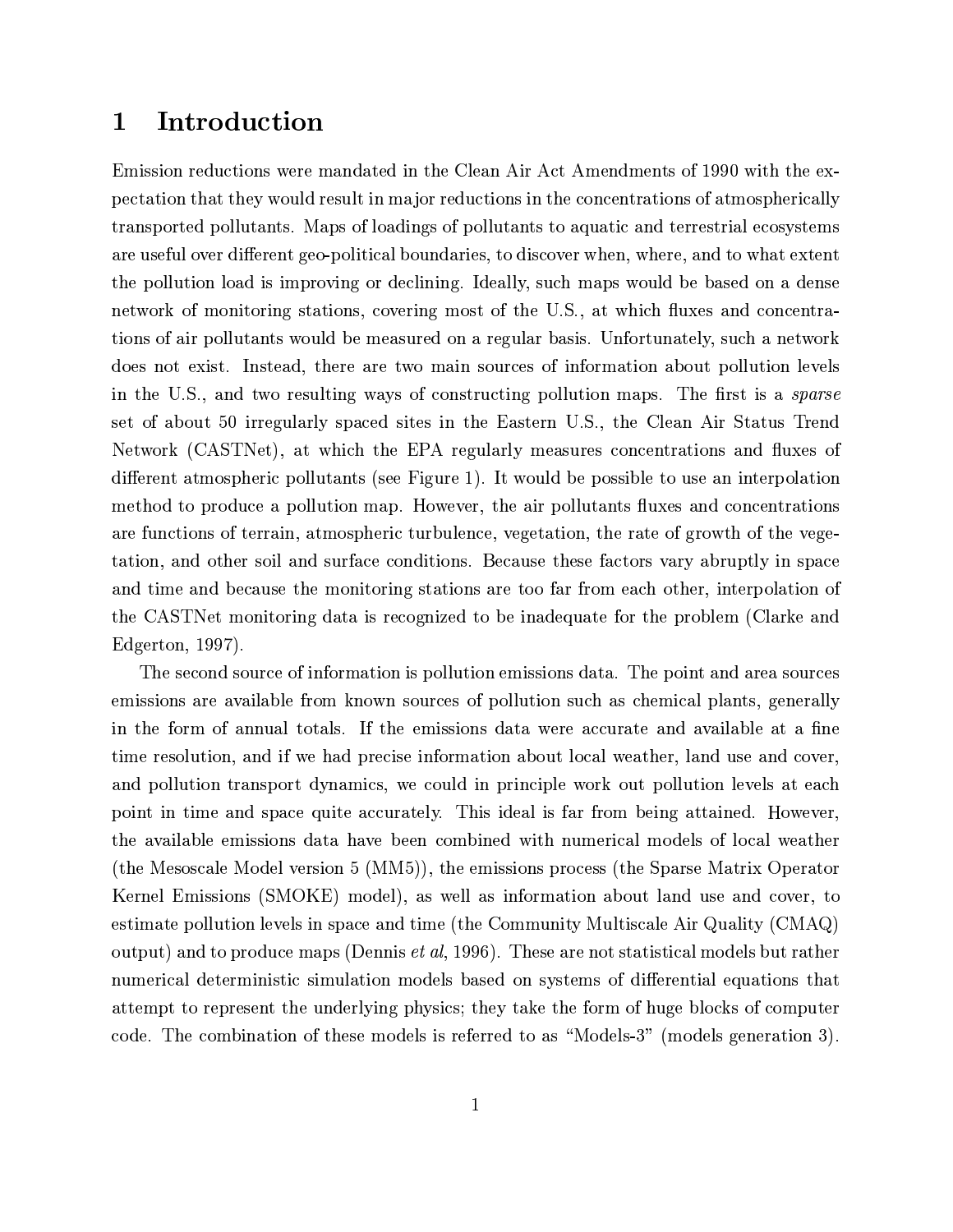

SO2 concentrations (CASTNet)

+- / (b]xy/=/=T;,78I#0
/=#
 /\$)(Ud>Q/=A#)-2q5%#
]%a/QD&,,-|<Z%%Du]#)]O&/-,-/B#
yi4 Status and Trends Network (CASTNet) sites, for the week of July 11, 1995.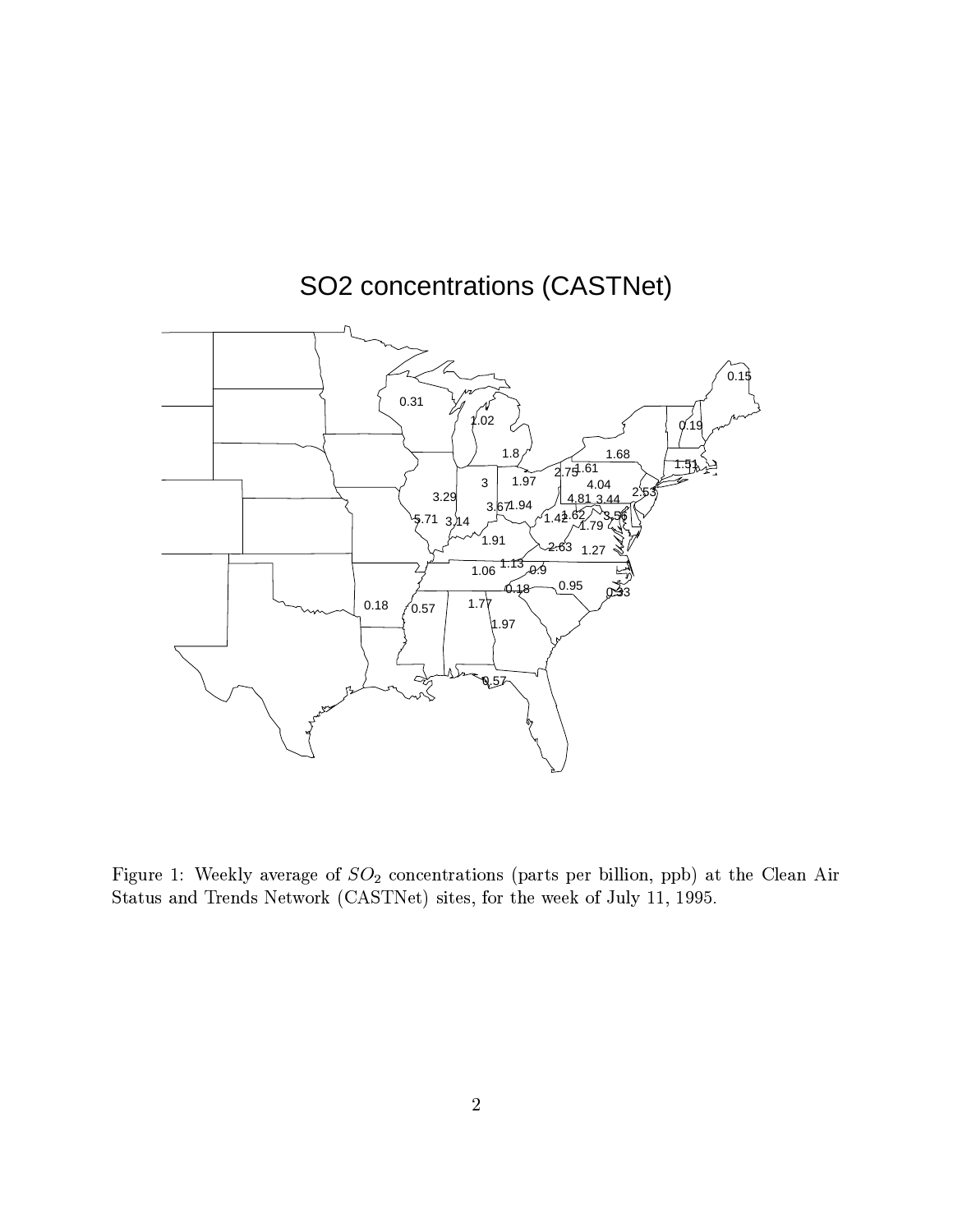The models are run by the EPA and individual U.S. states, and they provide estimates of pollutant concentrations and fluxes on regular grids in parts of the U.S. (see Figure 2).

The output of Models-3 generates averaged concentrations/fluxes over regions of dimensions  $36 \text{km} \times 36 \text{km}$ . This approach also may be unsatisfactory for two main reasons. First, the underlying emissions data are often not of high quality (Dolwick *et al.*, 2001). Second, the underlying models may be inadequate in various ways. It seems clear that combining the two main approaches and sources of information, the model estimates and the point measurements, could lead to a better solution. So far, efforts to do this have focused on model validation, in which model predictions are compared with measurements, and the models are revised and the outputs adjusted if discrepancies are found (Dennis *et al.*, 1990). The final maps are still based on the model output alone.

Model validation is tricky in this case, because the model predictions and the observations do not refer to the same spatial locations, and indeed are on different spatial scales. The fact that they are on different spatial scales is called the "change of support" problem. The model predictions are averages over large  $36 \text{km} \times 36 \text{km}$  grid squares, while the observations are at points in space; the two are thus not directly comparable. One approach to making them comparable is to apply interpolation and extrapolation methods to the CASTNet point measurements so as to produce empirical estimates of grid square averages, and then compare those to the model predictions (Sampson and Guttorp, 1998). One difficulty with this is that the interpolated grid square averages can be poor because of the sparseness of the CASTNet network, and so treating them as grand truth for model validation may be questionable.

A related problem is that the comparison does not take into account the uncertainty in the interpolated values. In this paper, we develop a new approach to the model validation problem, and show how it can also be used to remove the bias in model output, and to produce improved maps that combine model predictions with observations in a coherent way. We specify a simple model for both Models-3 predictions and CASTNet observations in terms of the unobserved ground truth, and estimate it in a Bayesian way. Solutions to all the problems considered here follow directly. Model validation then consists of comparing the CASTNet observations with their predictive distributions given the Models-3 output. Bias removal follows from estimation of the bias parameters in the model. Maps of pollution levels and of the uncertainty about them taking into account all the available information are based directly on the posterior distribution of the (unobserved) ground truth. The resulting approach takes account of and estimates the bias in the atmospheric models, the lack of stationarity in the data, the ways in which spatial structure and dependence change with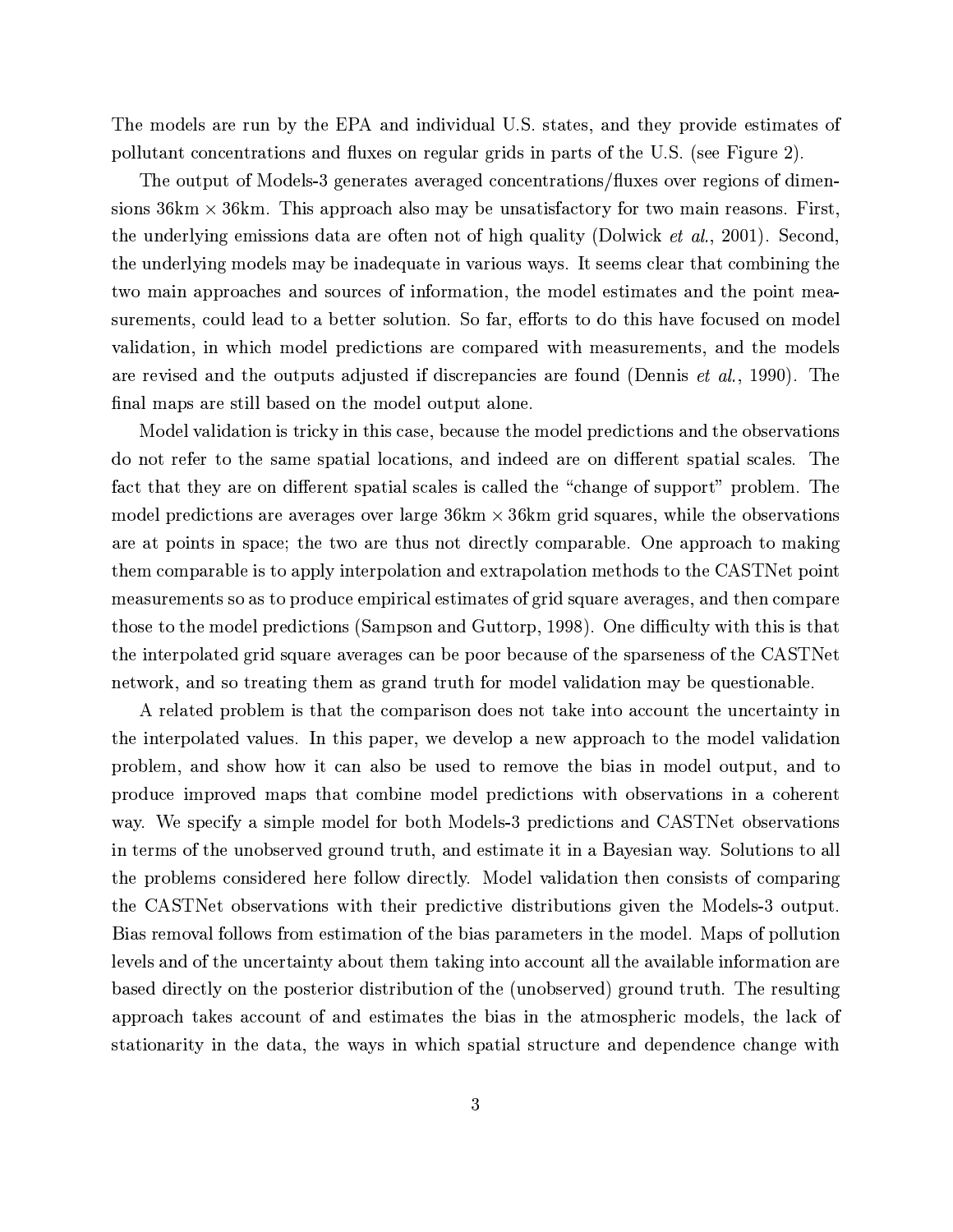

# Models-3: SO2 Concentrations

Figure 2: Output of Models-3, weekly average of  $SO_2$  concentrations (ppb), for the week of July 11, 1995. The resolution is 36  $km^2$ .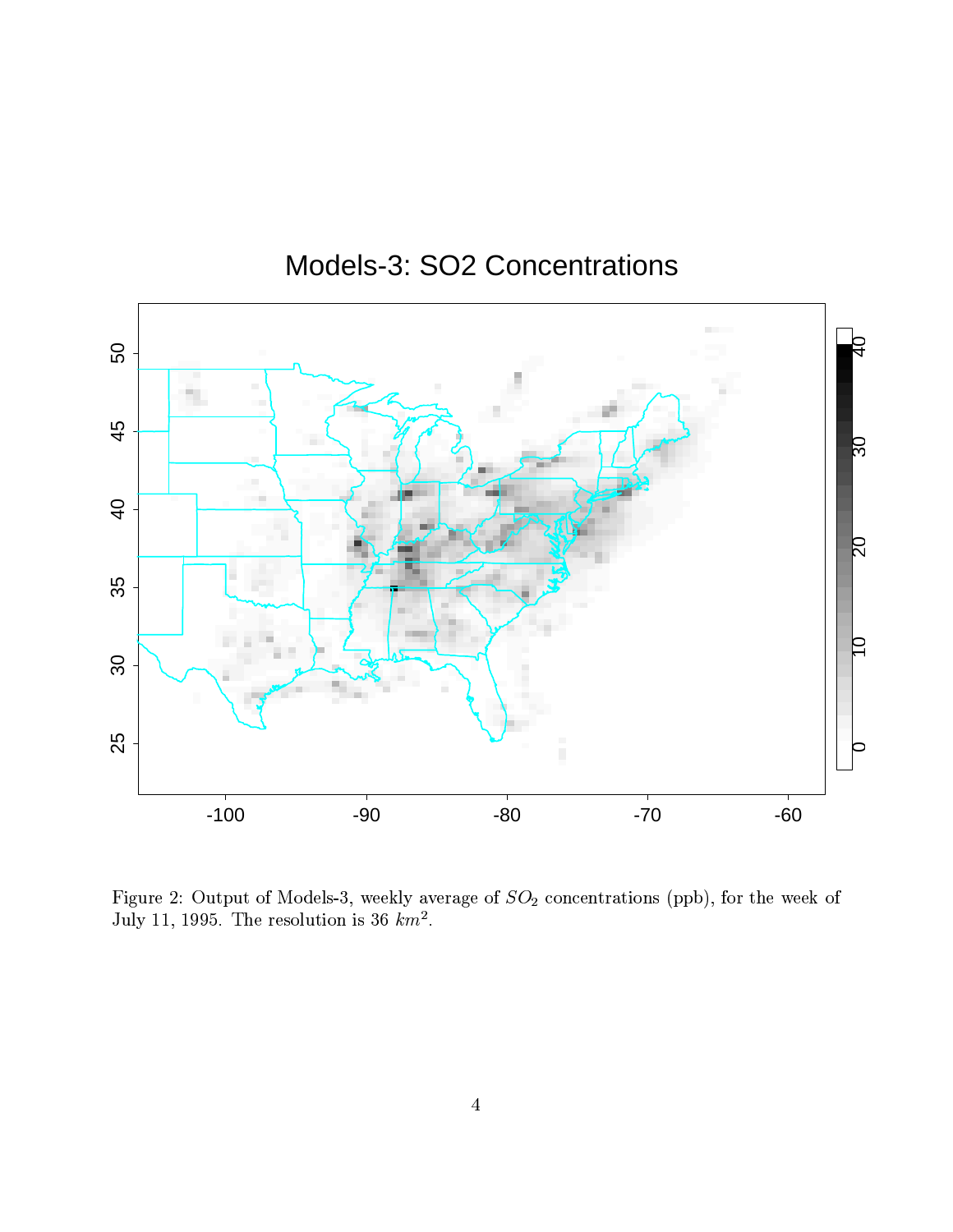locations, the change of support problem, and the uncertainty about these factors. It is an instance of the Bayesian melding framework for inference about deterministic simulation models (Poole and Raftery, 2000), and its implementation is quite straightforward.

In Section 2 we describe the statistical model, in Section 3 we show how to estimate it, and in Section 4 we show some of our results for model validation and map construction using the combined data for the air pollution problem.

### $\overline{2}$ The Statistical Model

#### **General Framework**  $2.1$

We do not treat CASTNet measurements as the "ground truth". Instead, we assume that there is some smooth underlying (but unobserved) field that measures the "true" concentration/flux of the pollutant at each location. CASTNet data are these "true values" plus some measurement error. The Models-3 output can also be written in terms of this true underlying (unobservable) process, with some parameters that explain the bias and microscale noise in Models-3. The *truth* is assumed to be a smooth underlying spatial process with some parameters that explain the large scale and short scale dependency structure of the air pollutants.

Our objectives are model validation and bias removal for Models-3, and construction of reliable maps of air pollution combining Models-3 and CASTNet. We validate Models-3 by obtaining the posterior predictive distribution of CASTNet given Models-3 output. We remove the bias in Models-3 by obtaining the posterior distribution of the bias parameters given CASTNet data and Models-3 output. We construct reliable maps of air pollutants simulating values from the posterior predictive distribution of the true values (underlying process) given CASTNet data and Models-3 output.

#### **Statistical Models for CASTNet and Models-3 Output**  $2.2$

Our general modeling framework is shown in Figure 3. We do not consider CASTNet measurements to be the "ground truth", because there is measurement error. Thus, we assume there is an underlying (unobserved) field  $Z(s)$ , where  $Z(s)$  measures the "true" concentration/flux of the pollutant at location s. At station s we make an observation  $\hat{Z}(\mathbf{s})$ , corresponding to the CASTNet observation at this station, and we assume that

$$
\hat{Z}(\mathbf{s}) = Z(\mathbf{s}) + e(\mathbf{s}),\tag{1}
$$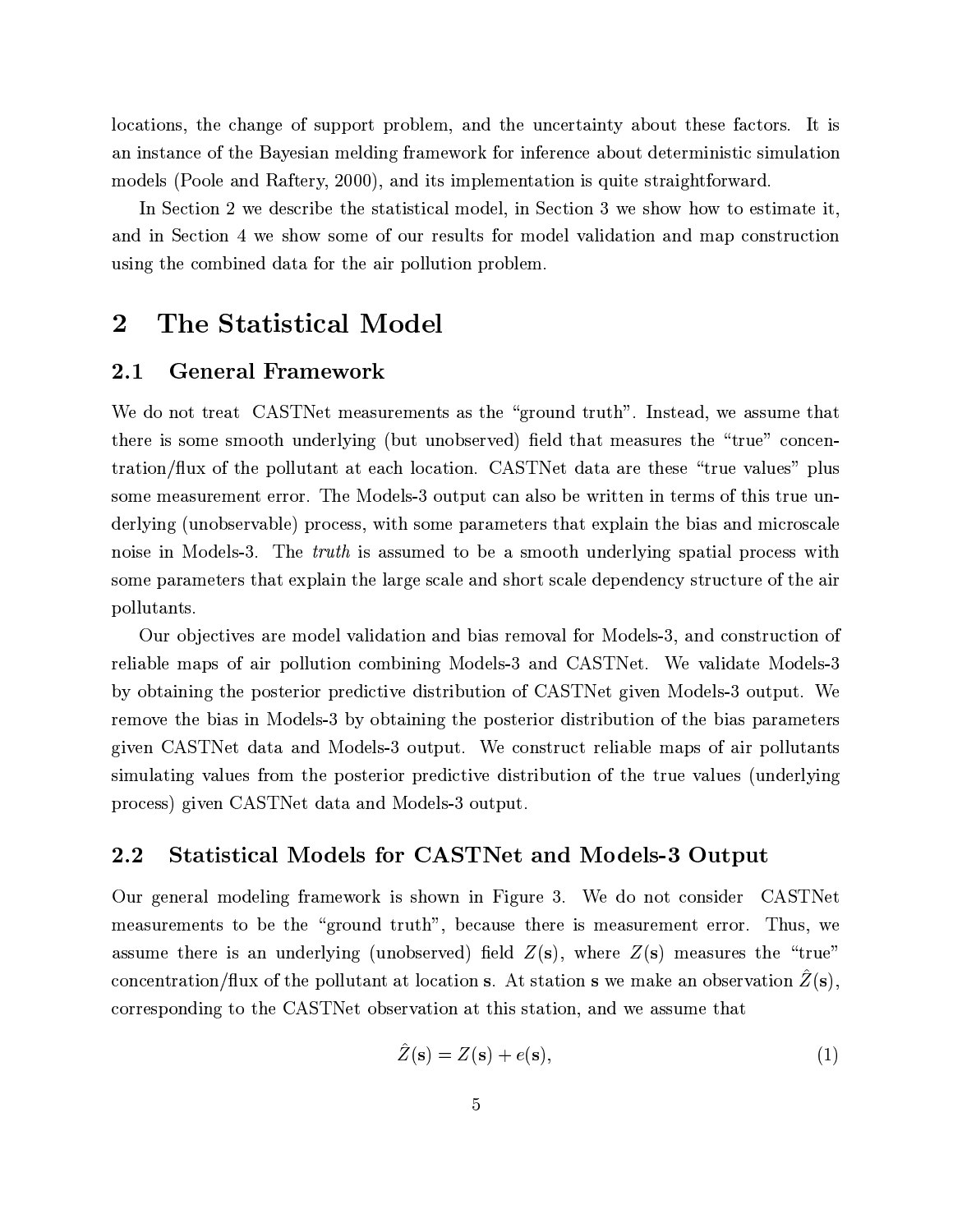

Figure 3: General Modeling Framework.

where  $e(s) \sim N(0, \sigma_e^2)$  represents the measurement error (nugget) at location s. The process  $e(s)$  is independent of  $Z(s)$ .

The true underlying process  $Z$  is a spatial process with a nonstationary covariance,

$$
Z(\mathbf{s}) = \mu(\mathbf{s}) + \epsilon(\mathbf{s}),\tag{2}
$$

where  $Z(s)$  has a spatial trend,  $\mu(s)$ , that is a polynomial function of s with coefficients  $\beta$ . We assume that  $Z(s)$  has zero-mean correlated errors  $\epsilon(s)$ . The process  $\epsilon(s)$  has a nonstationary covariance with parameter vector  $\theta$  that might change with location.

We could model the output of the EPA physical models as follows:

$$
\tilde{Z}(\mathbf{s}) = a(\mathbf{s}) + b(\mathbf{s})Z(\mathbf{s}) + \delta(\mathbf{s}).\tag{3}
$$

Here, the parameter function  $a(s)$  measures the additive bias of the air quality models at location s, and the parameter function  $b(s)$  accounts for the multiplicative bias in the air quality models. The process  $\delta(s) \sim N(0, \sigma_{\delta}^2)$  explains the random deviation at location s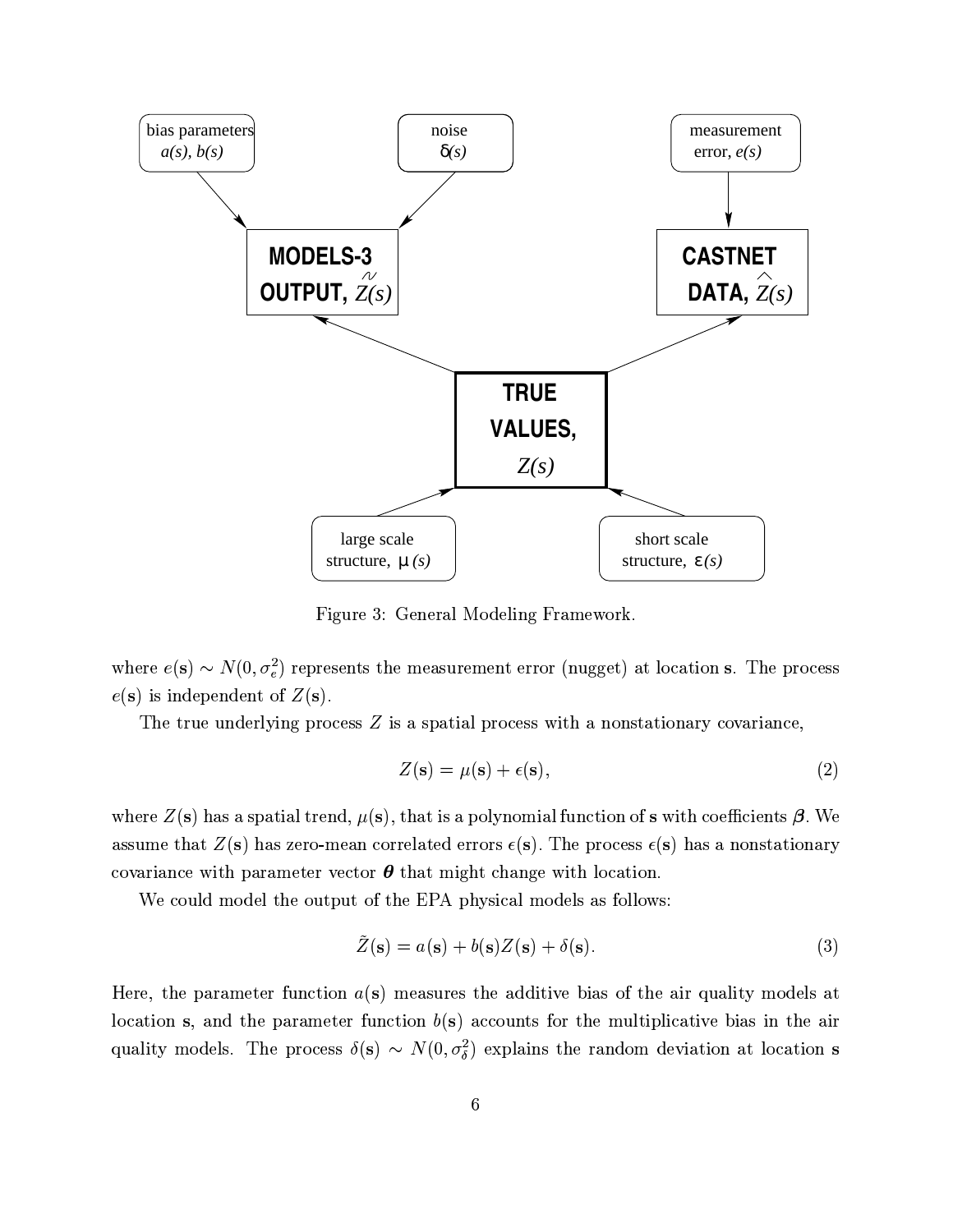with respect to the underlying true process  $Z(s)$ . The process  $\delta(s)$  is independent of  $Z(s)$ and  $e(s)$ , which is the error term for CASTNet. Since the outputs of Models-3 are not point measurements but areal estimations in subregions  $B_1, \ldots, B_m$  that cover the domain, D, we have

$$
\tilde{Z}(B_i) = \int_{B_i} a(s)ds + b \int_{B_i} Z(s)ds + \int_{B_i} \delta(s)ds
$$
\n(4)

for  $i = 1, \ldots, m$ . We model the function  $a(s)$  as a polynomial in s with a vector of coefficients,  $a_0$ , and b is a unknown constant term.

For spatial prediction we simulate values of  $Z$  from the posterior predictive distribution:

$$
P(Z|\hat{Z}, \tilde{Z}).\tag{5}
$$

For model validation we simulate values of CASTNet given models-3, from the following posterior predictive distribution:

$$
P(Z|Z, a=0, b=1). \tag{6}
$$

For bias removal we simulate values of the parameters  $a$  and  $b$  from the posterior distribution:

$$
P(a,b|\hat{Z},\tilde{Z}).\tag{7}
$$

#### 2.3 **Change of Support**

The change-of-support problem occurs when we combine data sources with different supports, or when the supports of predictand and data are not the same. Here, we have point measurements at the CASTNet sites, and then we observe the output of Models-3 averaged over regions,  $B_1, \ldots, B_m$ , of dimensions 36km  $\times$  36km.

In this section we discuss algorithms to calculate the covariance for areal measurements and the posterior predictive distribution of a random process at a point location  $Z(\mathbf{x}_0)$  given data on block averages,  $Z(B_1), \ldots, Z(B_m)$ , where some of the blocks might be just a point.

The covariance for the block averages is

$$
cov(Z(B_i), Z(B_j)) = \int_{B_i} \int_{B_j} C(\mathbf{u}, \mathbf{v}) d\mathbf{u} d\mathbf{v} / |B_i||B_j|,
$$
\n(8)

where

$$
C(\mathbf{u},\mathbf{v})=\text{cov}(Z(\mathbf{u}),Z(\mathbf{v}))
$$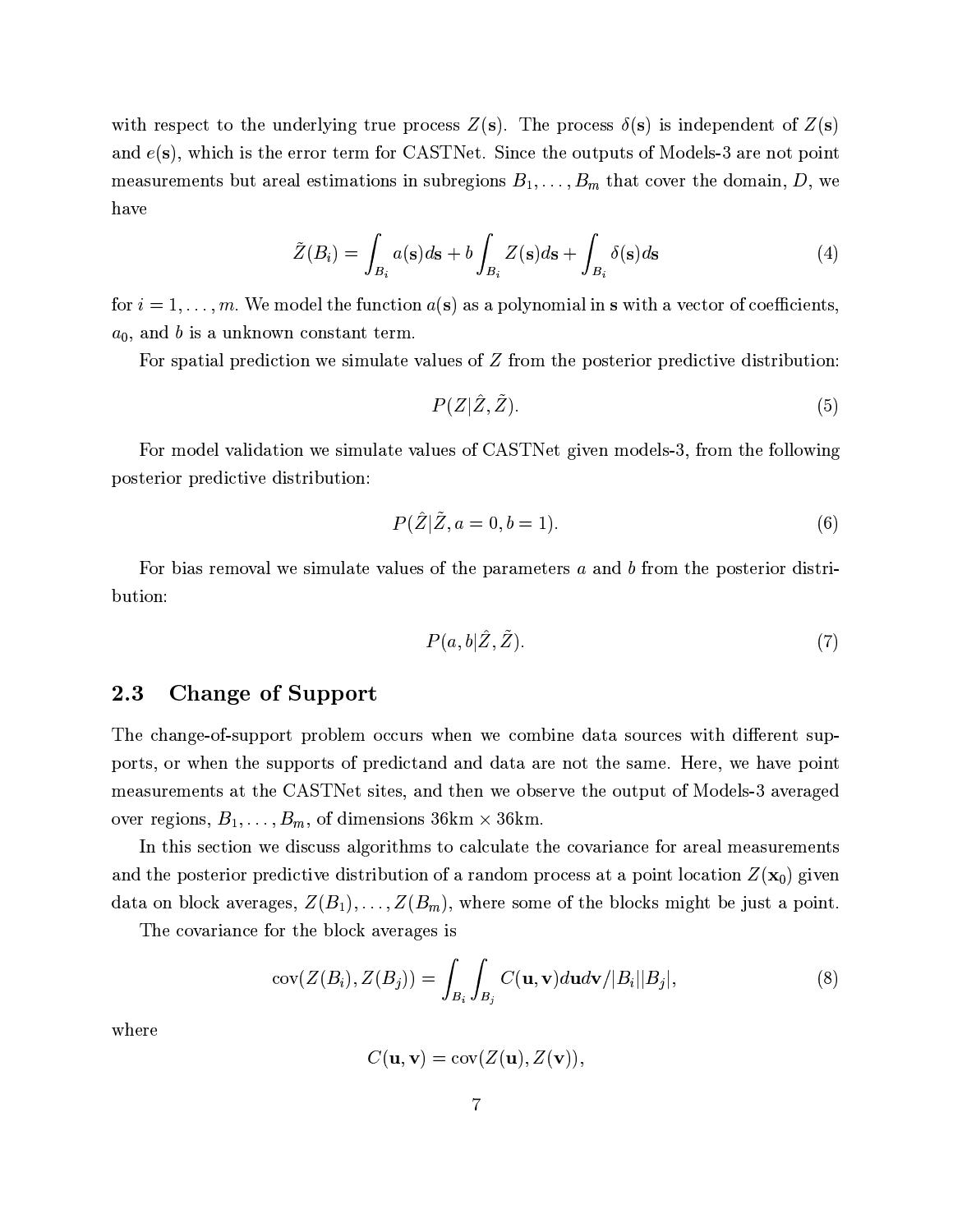C being a possibly nonstationary spatial function. If  $B_i = s_i$  (a point) the covariance is defined by

$$
cov(Z(\mathbf{s}_i), Z(B_j)) = \int_{B_j} C(\mathbf{s}_i, \mathbf{v}) d\mathbf{v} / |B_j|.
$$
 (9)

In practice, for each pixel  $B_j$  we draw an independent set of locations  $\mathbf{u}_{ir}$ ,  $r = 1, 2, \ldots, L_j$ uniformly over  $B_j$ , and we approximate the integral in (9) with the following expression:

$$
\widehat{\text{cov}}(Z(B_i), Z(B_j)) = L_i^{-1} L_j^{-1} \sum_r \sum_{r'} C(\mathbf{u}_{ir}, \mathbf{u}_{jr'}).
$$
 (10)

We use (9), approximated by (10), to derive the covariances of the block averages  $Z(B_i)$ ,  $i = 1, \ldots, N$ , in terms of the pointwise covariance  $C(\mathbf{u}, \mathbf{v})$ . This is then used to define a likelihood function for the parameters of the covariance function for the process Z in terms of the observed block averages  $Z(B_1), Z(B_2), \ldots, Z(B_N)$ .

## Methods for Combining Data with Different Spatial Resolu- $2.4$ tions

The spatial processes  $\hat{Z}$  and  $\tilde{Z}$  are measuring/estimating the same quantity of interest but they have different spatial resolution. The process  $\hat{Z}$  is observed at *n* locations  $\mathbf{s}_1, \ldots, \mathbf{s}_n$ so we have *n* point measurements  $\hat{\mathbf{Z}} = (\hat{Z}(\mathbf{s}_1), \dots, \hat{Z}(\mathbf{s}_n))^T$ . The process  $\tilde{Z}$  is averaged over the subgrids  $B_1, \ldots, B_m$ , so that we observe  $\tilde{\mathbf{Z}} = (\tilde{Z}(B_1), \ldots, \tilde{Z}(B_m))$ <sup>T</sup>. We model  $\hat{Z}$  and  $\tilde{Z}$  in terms of an underlying unobservable process Z, which is the true value of the quantity of interest. We take into account the measurement error and potential bias of  $\hat{Z}$  and  $\tilde{Z}$  as approximations to Z. Here we consider model (1) for  $\hat{Z}$  and model (4) for the process  $\tilde{Z}$ .

We now deduce the joint distribution of  $\hat{Z}$  and  $\tilde{Z}$  conditioning on the value of the parameters in models  $(1)$  and  $(4)$ . We could write this distribution as a function of the parameters to calculate the MLE for the parameters in models  $(1)$  and  $(4)$ . Since in practice this calculation will be hard, we also present a Bayesian approach to estimate the parameters. We have

$$
\begin{pmatrix} \hat{\mathbf{Z}} \\ \tilde{\mathbf{Z}} \end{pmatrix} \sim \mathcal{N} \left\{ \begin{pmatrix} \hat{\mu} \\ \tilde{a} + b\tilde{\mu} \end{pmatrix}, \begin{pmatrix} \hat{\Sigma} & \hat{\tilde{\Sigma}} \\ \tilde{\tilde{\Sigma}} & \tilde{\Sigma} \end{pmatrix} \right\},
$$
\n(11)

where

 $\hat{\mu} = (\mu(\mathbf{s}_1), \dots, \mu(\mathbf{s}_n))^T$ ,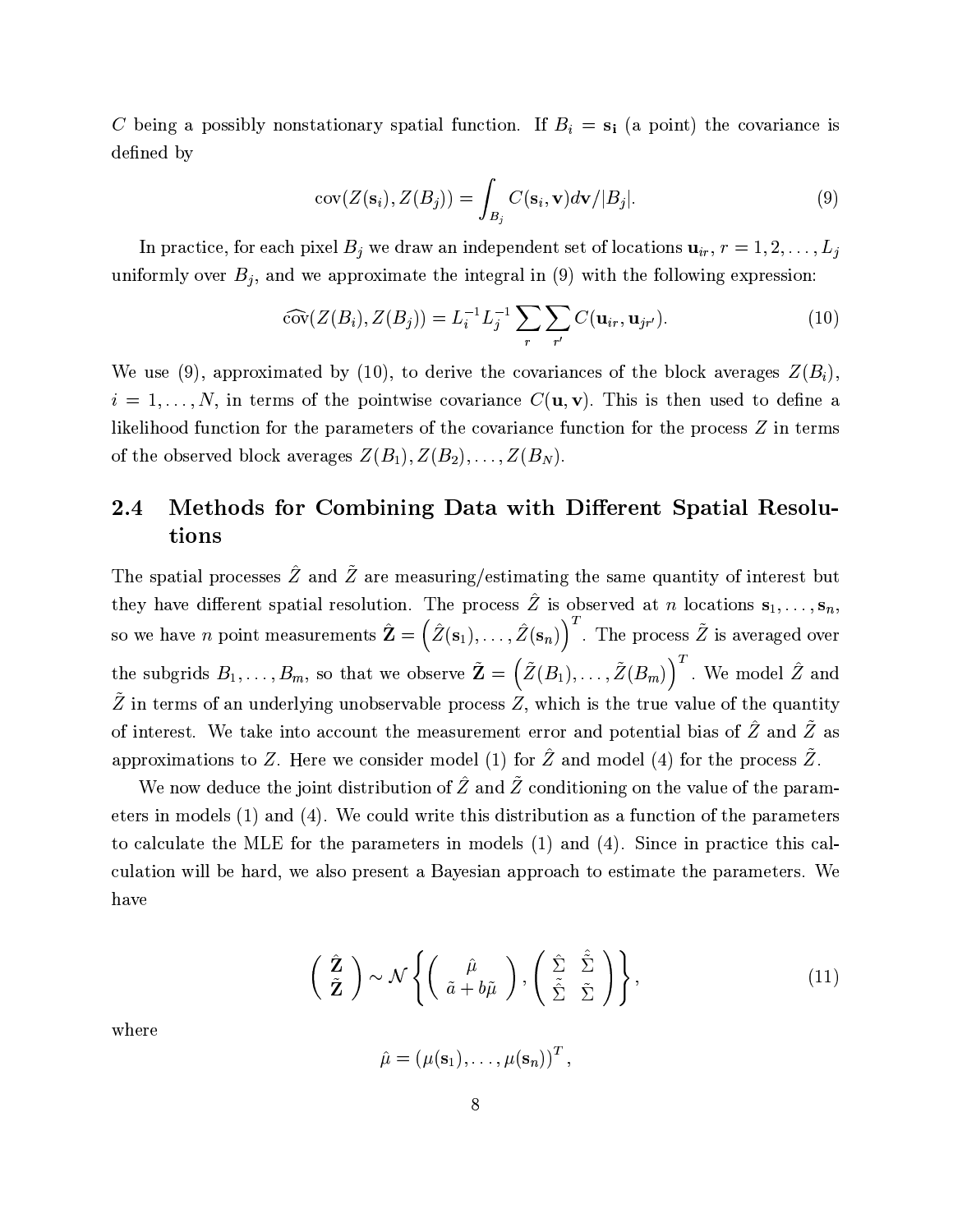$$
\tilde{a} = \left(\int_{B_1} a(s)ds, \dots, \int_{B_m} a(s)ds\right)^T,
$$

$$
\tilde{\mu} = \left(\int \mu(s)ds, \dots, \int \mu(s)ds\right)^T.
$$

and

In  $(11)$ 

In (11) 
$$
\hat{\Sigma}
$$
 is the covariance of  $\hat{\mathbf{Z}}$  which is the covariance of  $Z$  plus a suggest effect,  $\tilde{\Sigma}$  is the covariance of  $\tilde{\mathbf{Z}}$ , and  $\tilde{\Sigma}$  is the cross-covariance between the point measurements  $\hat{\mathbf{Z}}$  and the block averages  $\tilde{\mathbf{Z}}$ . We write  $\Sigma$  to denote the covariance of the multivariate normal distribution

of  $(\hat{\mathbf{Z}}, \tilde{\mathbf{Z}})^T$ , so that  $\Sigma$  is a  $(n+m) \times (n+m)$  matrix given by

$$
\Sigma_{i_1,i_2} = \text{cov}\left(\hat{Z}(\mathbf{s}_{i_1}), \hat{Z}(\mathbf{s}_{i_2})\right) = C(\mathbf{s}_{i_1}, \mathbf{s}_{i_2}) + \mathbf{1}_{\{i_1=i_2\}} \sigma_e^2 \quad \text{ for } i_1, i_2 \le n,
$$

$$
\Sigma_{n+j,i} = \Sigma_{i,n+j} = \text{cov}\left(\hat{Z}(\mathbf{s}_i), \tilde{Z}(B_j)\right) = b^2 \int_{B_j} C(\mathbf{s}_i, \mathbf{v}, \boldsymbol{\theta}) d\mathbf{v}/|B_j|, \quad \text{ for } i = 1, \ldots, n \text{ and } j = 1, \ldots, m,
$$

 $\Sigma_{n+j_1,n+j_2} = \text{cov}\left(\tilde{Z}(B_{j_1}), \tilde{Z}(B_{j_2})\right) = b^4 \frac{\int_{B_{j_1}} \int_{B_{j_2}} C(\mathbf{u}, \mathbf{v}, \boldsymbol{\theta}) d\mathbf{u} d\mathbf{v}}{|B_{j_1}||B_{j_2}|} + 1_{\{j_1=j_2\}} \sigma_{\delta}^2 |B_{j_1}|, \quad \text{for } j_1, j_2 = 1, \ldots, m,$ 

where  $C(\mathbf{u}, \mathbf{v}, \boldsymbol{\theta})$  is the covariance between  $Z(\mathbf{u})$  and  $Z(\mathbf{v})$ , and  $\boldsymbol{\theta}$  is the parameter associated with the covariance of the true underlying process Z, the function  $1_A(x)$  is an indicator for the set A, i.e. takes the value 1 when  $x \in A$  and 0 otherwise.

The goal is to predict the value of Z at location  $x_0$  given the data. Thus we need the conditional distribution of  $Z(\mathbf{x}_0)$  given the observations, assuming all the parameters are known. We use the following classical result of multivariate analysis (see, e.g., Mardia, Kent and Bibby (1979), p. 63). If we consider a partitioned multivariate normal vector

$$
\begin{pmatrix} X_1 \\ X_2 \end{pmatrix} \sim \mathcal{N} \left\{ \begin{pmatrix} \mu_1 \\ \mu_2 \end{pmatrix}, \begin{pmatrix} \Sigma_{11} & \Sigma_{12} \\ \Sigma_{21} & \Sigma_{22} \end{pmatrix} \right\},
$$
\n(12)

then the conditional distribution of  $X_1$  given  $X_2$  is normal with mean

$$
\mu_1 + \Sigma_{12} \Sigma_{22}^{-1} (X_2 - \mu_2)
$$

and variance

$$
\Sigma_{11} - \Sigma_{12} \Sigma_{22}^{-1} \Sigma_{21}.
$$

Applying this result with  $X_1 = Z(\mathbf{x}_0)$ , and  $X_2 = \mathbf{Z} = (\hat{\mathbf{Z}}, \tilde{\mathbf{Z}})^T$ , then in our previous notation  $\Sigma_{11} = \text{cov}(Z(\mathbf{x}_0), Z(\mathbf{x}_0)) = \sigma_0^2$ ,  $\Sigma_{22} = \Sigma$ , and  $\Sigma_{12} = \text{cov}(Z(\mathbf{x}_0), \mathbf{Z}) = \tau$ , where  $\tau$  is a  $(n+m)$ dimensional vector with components,

$$
\tau_i = \text{cov}\left\{Z(\mathbf{x}_0), \mathbf{Z}_i\right\} = \text{cov}\left\{Z(\mathbf{x}_0), \hat{Z}(\mathbf{s}_i)\right\} = C(\mathbf{x}_0, \mathbf{s}_i, \boldsymbol{\theta}), \quad \text{ for } i = 1, \ldots, n
$$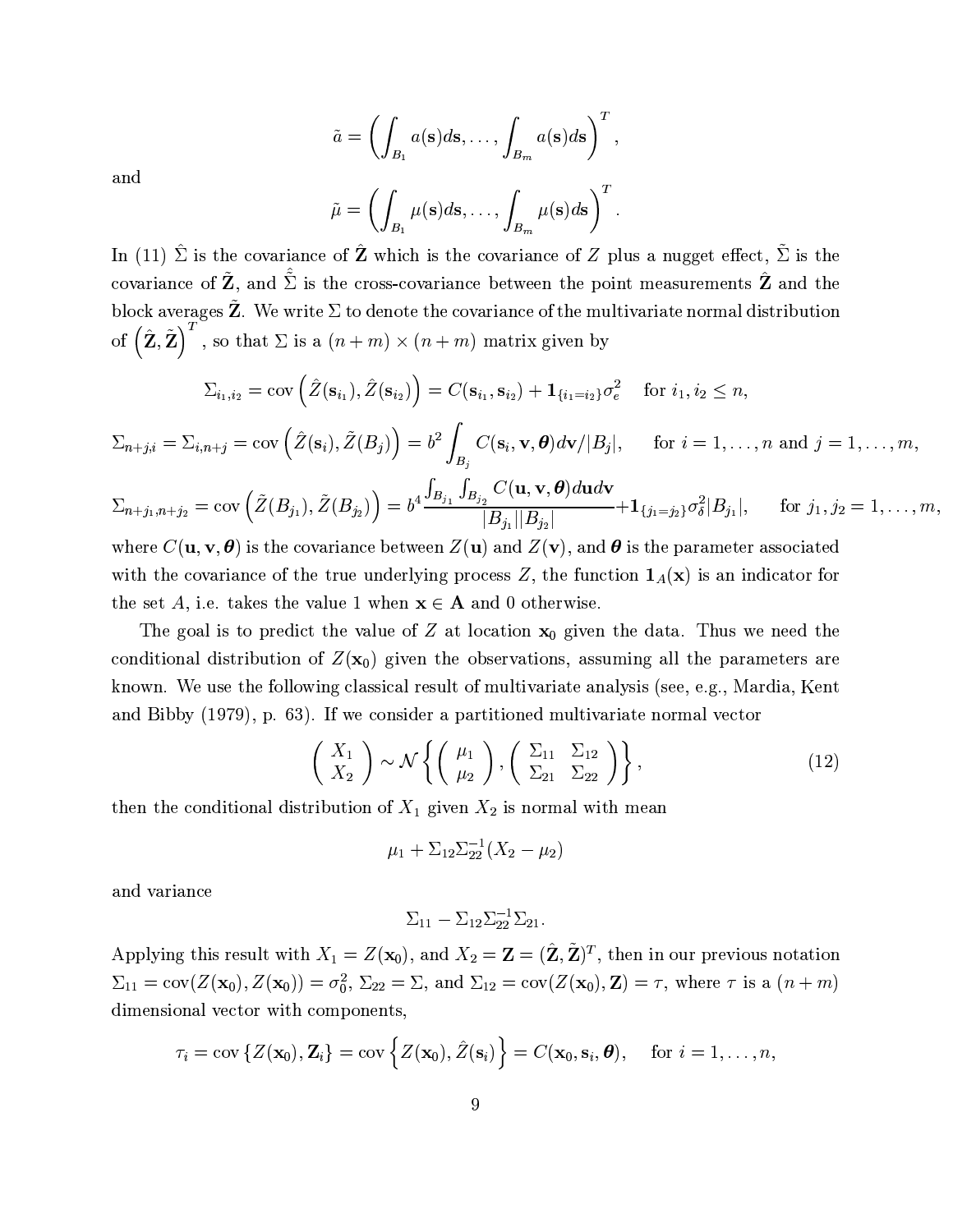$$
\tau_{n+j} = \text{cov}\left\{Z(\mathbf{x}_0), \mathbf{Z}_{n+j}\right\} = \text{cov}\left\{Z(\mathbf{x}_0), \tilde{Z}(B_j)\right\} = b^2 \int_{B_j} C(\mathbf{x}_0, \mathbf{v}, \boldsymbol{\theta}) d\mathbf{v}/|B_j|, \quad \text{for } j = 1, \ldots, m
$$

and  $\mathbf{Z}_i$  denotes the  $i^{th}$  component of Z. We deduce then that the conditional distribution of  $Z(\mathbf{x}_0)$  given  $\{\hat{\mathbf{Z}}, \tilde{\mathbf{Z}}\}$  is normal with mean

$$
\mu(\mathbf{x}_0)+\tau^T\Sigma^{-1}(\mathbf{Z}-\mu)^T
$$

where

$$
\mu = (\hat{\mu}, \tilde{a} + b\tilde{\mu})^T
$$

and variance

$$
\sigma_0^2 - \tau^T \Sigma^{-1} \tau
$$

When the goal is to predict  $Z$  at a location  $x_0$ , the Bayesian solution is the predictive distribution of  $Z(\mathbf{x}_0)$  given the observations Z,

$$
p(Z(\mathbf{x}_0)|\mathbf{Z}) \propto \int p(Z(\mathbf{x}_0)|\mathbf{Z}, \boldsymbol{\phi}) p(\boldsymbol{\phi}|\mathbf{Z}) d\boldsymbol{\phi}.
$$
 (13)

A Gibbs sampling approach is used to simulate m values from the posterior of the vector parameter  $\phi$ , where  $\phi = (\sigma_e^2, a_0, b, \sigma_\delta^2, \beta, \theta)$ . Thus, the predictive distribution is approximated by the Rao-Blackwellized estimator:

$$
p(Z(\mathbf{x}_0)|\mathbf{Z}) = \frac{1}{m} \sum_{i=1}^{m} p(Z(\mathbf{x}_0)|\mathbf{Z}, \boldsymbol{\phi}^{(i)}),
$$
\n(14)

where  $\boldsymbol{\phi}^{(i)}$  is the *i*-th draw from the posterior distribution. We propose a Gibbs sampling approach, with three stages. In stage 1 we sample from the conditional posterior of the parameters  $(\beta, \theta)$ , the parameters that represent the lack of stationary of Z. In the second stage we sample from the conditional posterior of the parameters that explain the bias of  $\tilde{Z}$ and the measurement error of  $\hat{Z}$  and  $\tilde{Z}$ , namely  $(\sigma_e^2, a_0, b, \sigma_\delta^2)$ . In stage three, we simulate values of Z (the unobserved true values) at the locations where we have measurements from the process  $\overline{Z}$  and  $\overline{Z}$ . We cycle through the three stages.

#### **Modeling a Nonstationary Covariance**  $2.5\,$

The spatial patterns shown by the air pollutant fluxes and concentrations change with location, so that the underlying process  $Z$  in (2) is nonstationary and the standard methods of spatial modeling and interpolation are inadequate. In this section we give a new methodology for spatial modeling of nonstationary covariance. More specifically, we represent the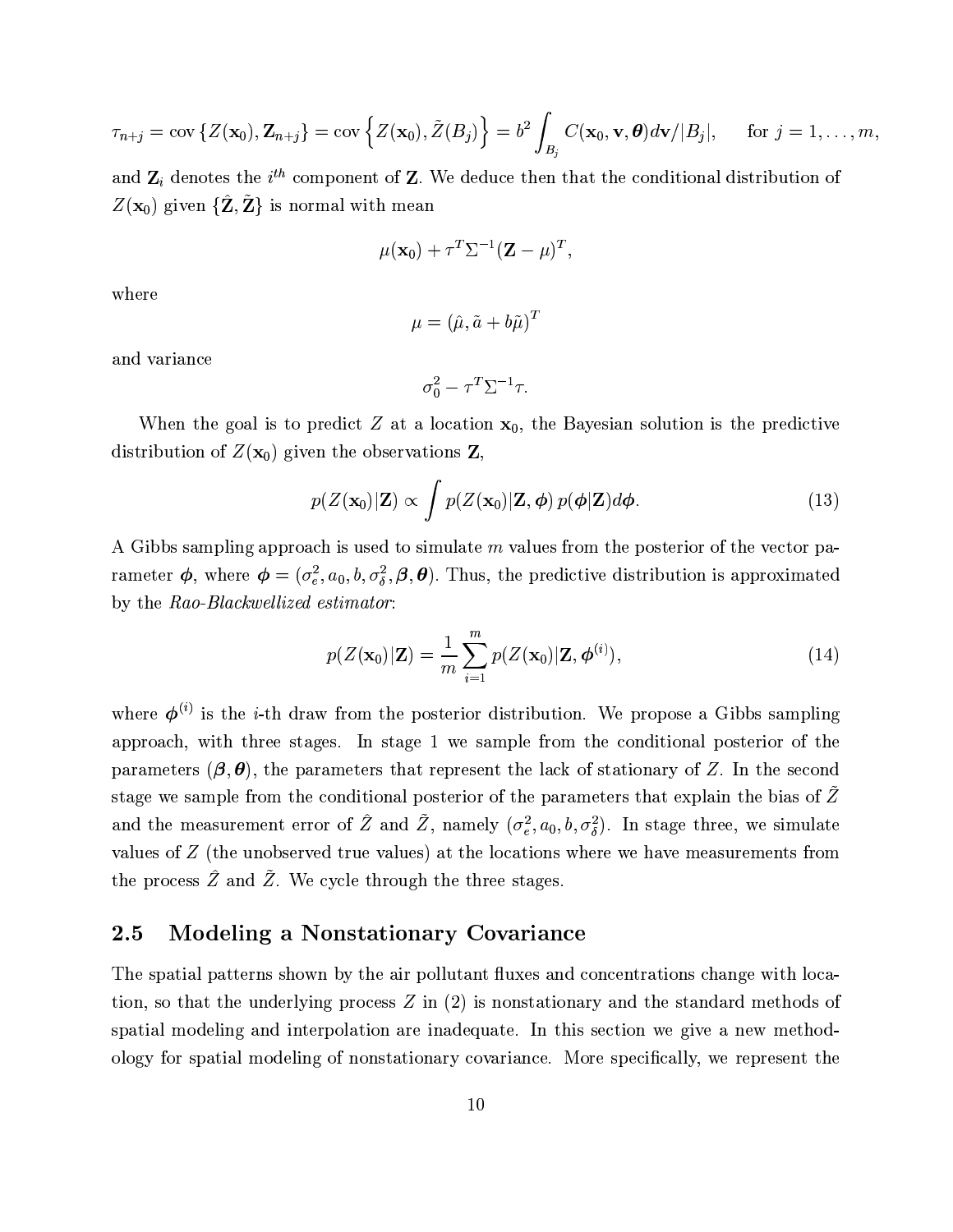process locally as a stationary isotropic random field with some parameters that describe the local spatial structure (Fuentes, 2001a,b). These parameters are allowed to vary across space and reflect the lack of stationarity of the process.

Consider a Gaussian spatial process  $Z(\mathbf{x})$ , where x varies over a domain D contained in a d-dimensional Euclidean space  $\mathbb{R}^d$  for some  $d > 1$ . Typically,  $d = 2$ . We represent Z as a convolution of local stationary processes (Fuentes and Smith, 2001):

$$
Z(\mathbf{x}) = \int_{D} K(\mathbf{x} - \mathbf{s}) Z_{\theta(\mathbf{s})}(\mathbf{x}) d\mathbf{s}, \qquad (15)
$$

where K is a kernel function and  $Z_{\theta}(\mathbf{x}), \mathbf{x} \in D$  is a family of (independent) stationary Gaussian processes indexed by  $\theta$ . The parameter  $\theta$  is allowed to vary across space to reflect the lack of stationary of the process. The stochastic integral (15) is defined as a limit (in mean square) of approximating sums (e.g., Cressie, 1993, p. 107, Yaglom, 1962, p. 23). Each stationary process  $Z_{\theta(s)}(x)$  has a mean function  $\mu_s$  that is constant, i.e.  $\mu_s$  does not depend on  $x$ . We propose a parametric model for the mean of  $Z$ ,

$$
E\{Z(\mathbf{x})\} = \mu(\mathbf{x}; \boldsymbol{\beta})
$$

where  $\mu$  could be a polynomial function of **x** with coefficients  $\beta$ .

The covariance of  $Z_{\boldsymbol{\theta}(\mathbf{s})}$  is stationary with parameter  $\boldsymbol{\theta}(\mathbf{s}),$ 

$$
\text{cov}\{Z_{\theta(\mathbf{s})}(\mathbf{s_1}), Z_{\theta(\mathbf{s})}(\mathbf{s_2})\} = C_{\theta(\mathbf{s})}(\mathbf{s_1}-\mathbf{s_2}).
$$

The process  $Z_{\theta(s)}$  could have a Matérn stationary covariance (Matérn, 1960):

$$
C_{\boldsymbol{\theta}(\mathbf{s})}(\mathbf{x}) = \frac{\sigma_s}{2^{\nu_s - 1} \Gamma(\nu_s) \alpha_s^{2\nu_s}} (2\nu_s^{1/2} |\mathbf{x}|/\rho_s)^{\nu_s} \mathcal{K}_{\nu_s} (2\nu_s^{1/2} |\mathbf{x}|/\rho_s), \tag{16}
$$

where  $\mathcal{K}_{\nu_s}$  is a modified Bessel function and  $\boldsymbol{\theta}(s) = (\nu_s, \sigma_s, \rho_s)$ . The parameter  $\rho_s$  measures how the correlation decays with distance; generally this parameter is called the range. The parameter  $\sigma_s$  is the variance of the random field, i.e.  $\sigma_s = \text{var}(Z_{\theta(s)}(\mathbf{x}))$ , where the covariance parameter  $\sigma_s$  is usually refereed to as the *sill*. The parameter  $\nu_s$  measures the degree of smoothness of the process  $Z_{\theta(s)}$ . The higher the value of  $\nu_s$  the smoother  $Z_{\theta(s)}$  would be; e.g. when  $\nu_s = \frac{1}{2}$ , we get the exponential covariance function. In the limit as  $\nu_s \to \infty$  we get the Gaussian covariance

$$
C_{\boldsymbol{\theta}(\mathbf{s})}(\mathbf{x}) = \sigma_s e^{-|\mathbf{x}|^2/\rho_s^2}.
$$

The covariance  $C(\mathbf{s_1}, \mathbf{s_2}; \theta)$  of Z is a convolution of the local covariances  $C_{\theta(\mathbf{s})}(\mathbf{s_1} - \mathbf{s_2})$ ,

$$
C(\mathbf{s_1}, \mathbf{s_2}; \boldsymbol{\theta}) = \int_D K(\mathbf{s_1} - \mathbf{s}) K(\mathbf{s_2} - \mathbf{s}) C_{\boldsymbol{\theta}(\mathbf{s})} (\mathbf{s_1} - \mathbf{s_2}) d\mathbf{s}.
$$
 (17)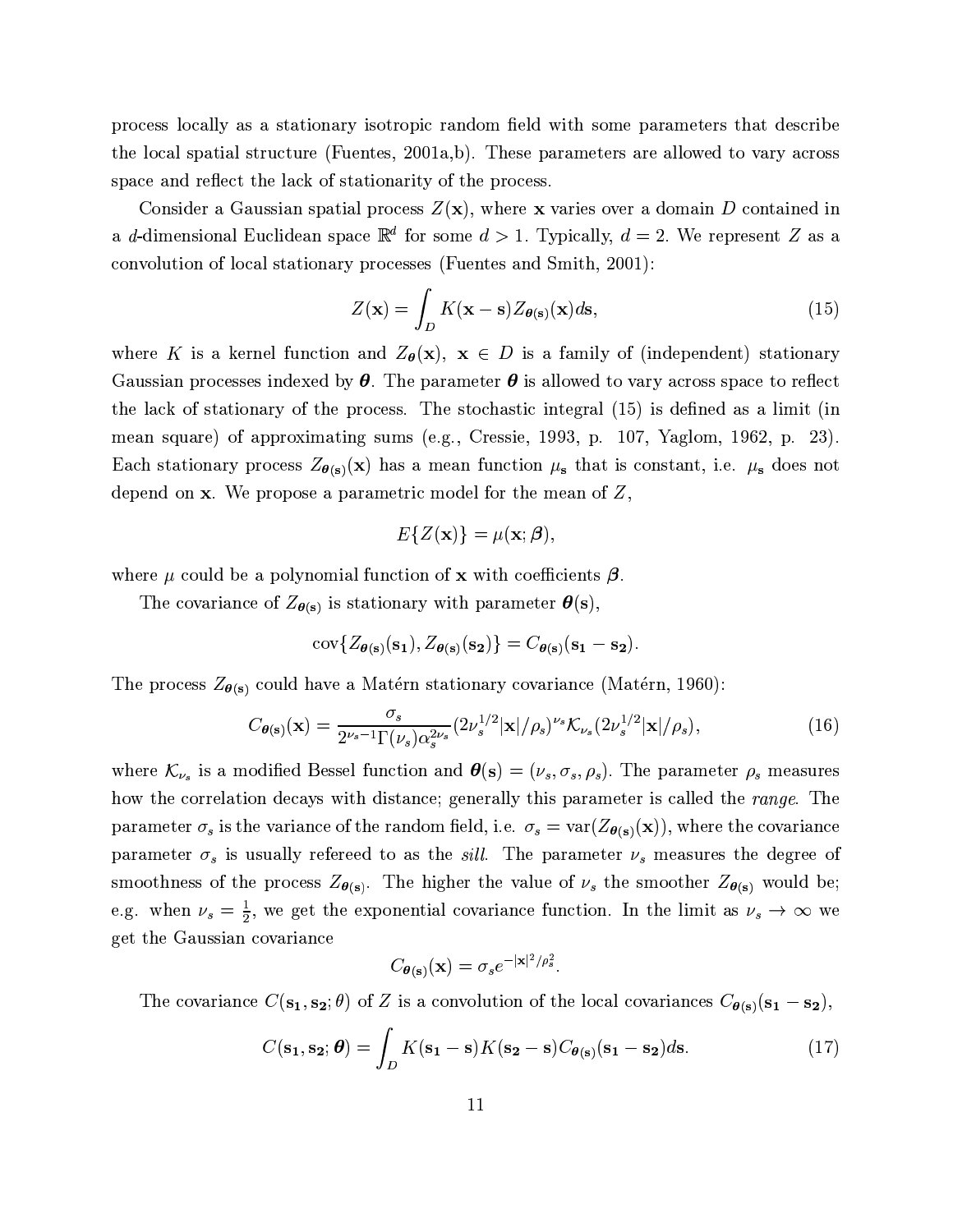In (17) every entry requires an integration. Since each such integration is actually an expectation with respect to a uniform distribution, we propose Monte Carlo integration. We propose to draw a systematic sample of locations  $s_m$ ,  $m = 1, 2, ..., M$  over D. Hence, we replace  $C(\mathbf{s_1}, \mathbf{s_2}; \boldsymbol{\theta})$  with

$$
C_M(\mathbf{s_1}, \mathbf{s_2}; \boldsymbol{\theta}) = M^{-1} \sum_{m=1}^M K(\mathbf{s_1} - \mathbf{s}_m) K(\mathbf{s_2} - \mathbf{s}_m) C_{\boldsymbol{\theta}(\mathbf{s}_m)}(\mathbf{s_1} - \mathbf{s_2}). \tag{18}
$$

This is a Monte Carlo integration which can be made arbitrarily accurate and has nothing to do with the data Z. The sampling points  $s_m$ ,  $m = 1, 2, ..., M$ , determine subregions of local stationarity for the process  $Z$ . We increase the value of  $M$  until convergence is achieved.

### Estimation  $\bf{3}$

In this section we explain how to efficiently implement our algorithm for spatial prediction combining observations with the output from numerical models.

#### Algorithm  $3.1$

## 1. Posterior predictive values for  $Z$

For spatial prediction the quantity of interest is the predictive distribution for  $Z(\mathbf{x}_0)$ given the observed values  $Z$ . We use expression  $(14)$  to approximate the predictive distribution with a Rao-Blackwellized estimator, conditioning on the posterior simulated values for all the parameters, using for this simulation the following Gibbs algorithm.

## 2. Algorithm for Gibbs sampling

We discuss now how to sample from the posterior distribution of the parameters. In our Gibbs sampling approach there are three stages. We alternate between the parameters that measure the lack of stationarity,  $(\beta, \theta)$  (Stage 1), the parameters that measure the bias of Models-3 and the measurement error of CASTNet (Stage 2), and the unobserved true values of Z at all the CASTNet sites and at the blocks where we have the Models-3 output (Stage 3).

Gibbs sampling: Stage 1.

We obtain the conditional posterior for the parameters that measure the lack of stationarity,  $(\beta, \theta(s))$ , conditioning on the values of Z that are updated in Stage 3. The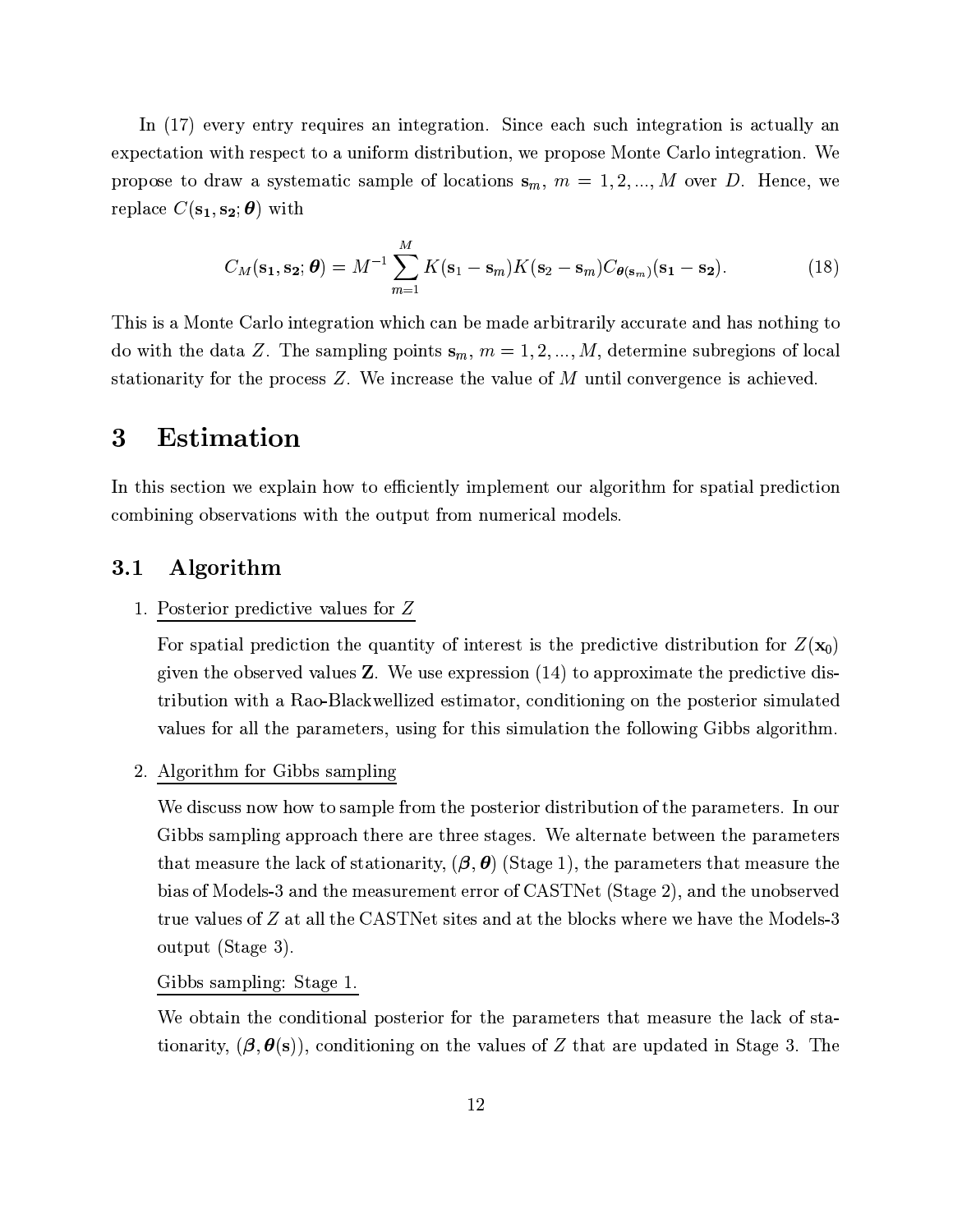posterior of  $(\beta, \theta(s))$  will be completely specified once we define the priors for  $(\beta, \theta(s))$ , because we have that

$$
[Z|\boldsymbol{\beta},\boldsymbol{\theta}] \text{ is Gaussian},
$$

where the brackets [] are used here to denote densities.

## Gibbs sampling: Stage 2.

We obtain the conditional posterior for the parameters  $a_0, b, \sigma_\delta^2$  and  $\sigma_e^2$  that measure the bias and uncertainty of Models-3, and the measurement error of CASTNet.

The posterior of  $\sigma_e^2$  given the *n* values of  $\hat{Z}$  and Z at the CASTNet sites (updated in Stage 3), can be easily obtained, because we have the following regression problem:

$$
\hat{Z}(\mathbf{s}) = Z(\mathbf{s}) + e(\mathbf{s})
$$

where  $\sigma_e^2$  is the variance of the error term  $e(s)$ , and  $Z(s)$  is independent of  $e(s)$ . We have that

 $[\hat{Z}(\mathbf{s})|Z(\mathbf{s}), \sigma_e^2]$  is normal with mean  $Z(\mathbf{s})$  and variance  $\sigma_e^2$ .

Then, the posterior of  $\sigma_e^2$  is proportional to

$$
[\hat{Z}(\mathbf{x}_1),\ldots,\hat{Z}(\mathbf{x}_n)|Z(\mathbf{x}_1),\ldots,Z(\mathbf{x}_n),\sigma_e^2][\sigma_e^2]
$$

where  $[\sigma_e^2]$  denotes the prior distribution for  $\sigma_e^2$ , and  $\mathbf{x}_1, \ldots, \mathbf{x}_n$  are the *n* CASTNet sites.

The posterior distributions of  $a_0, b, \sigma_{\delta}^2$  given the values of  $\tilde{Z}$  and Z (updated in Stage 3) at the  $m$  blocks, can be easily calculated, because we have the following regression problem:

$$
\tilde{Z}(B_i) = \int_{B_i} a(s)ds + b \int_{B_i} Z(s)ds + \int_{B_i} \delta(s)ds
$$

where  $\sigma_{\delta}^2$  is the variance of the error term  $\delta(s)$ , and  $Z(s)$  is independent of  $\delta(s)$ . It follows that

 $[\tilde{Z}(B_1), \ldots, \tilde{Z}(B_m) | Z(B_1), \ldots, Z(B_m), a_0, b, \sigma_s^2]$ 

is normal with mean  $\mathbf{a}+b\{Z(B_1),\ldots,Z(B_m)\}\$ , where  $\mathbf{a}=\left\{\int_{B_1}a(\mathbf{x})d\mathbf{x},\ldots,\int_{B_m}a(\mathbf{x})d\mathbf{x}\right\}$ , and a diagonal covariance matrix with diagonal elements  $\sigma_{\delta}^2|B_i|$ . Thus, the posterior of  $a_0, b, \sigma_\delta^2$  is proportional to

 $[\tilde{Z}(B_1), \ldots, \tilde{Z}(B_m)|Z(B_1), \ldots, Z(B_m), a_0, b, \sigma_s^2][a_0, b, \sigma_s^2]$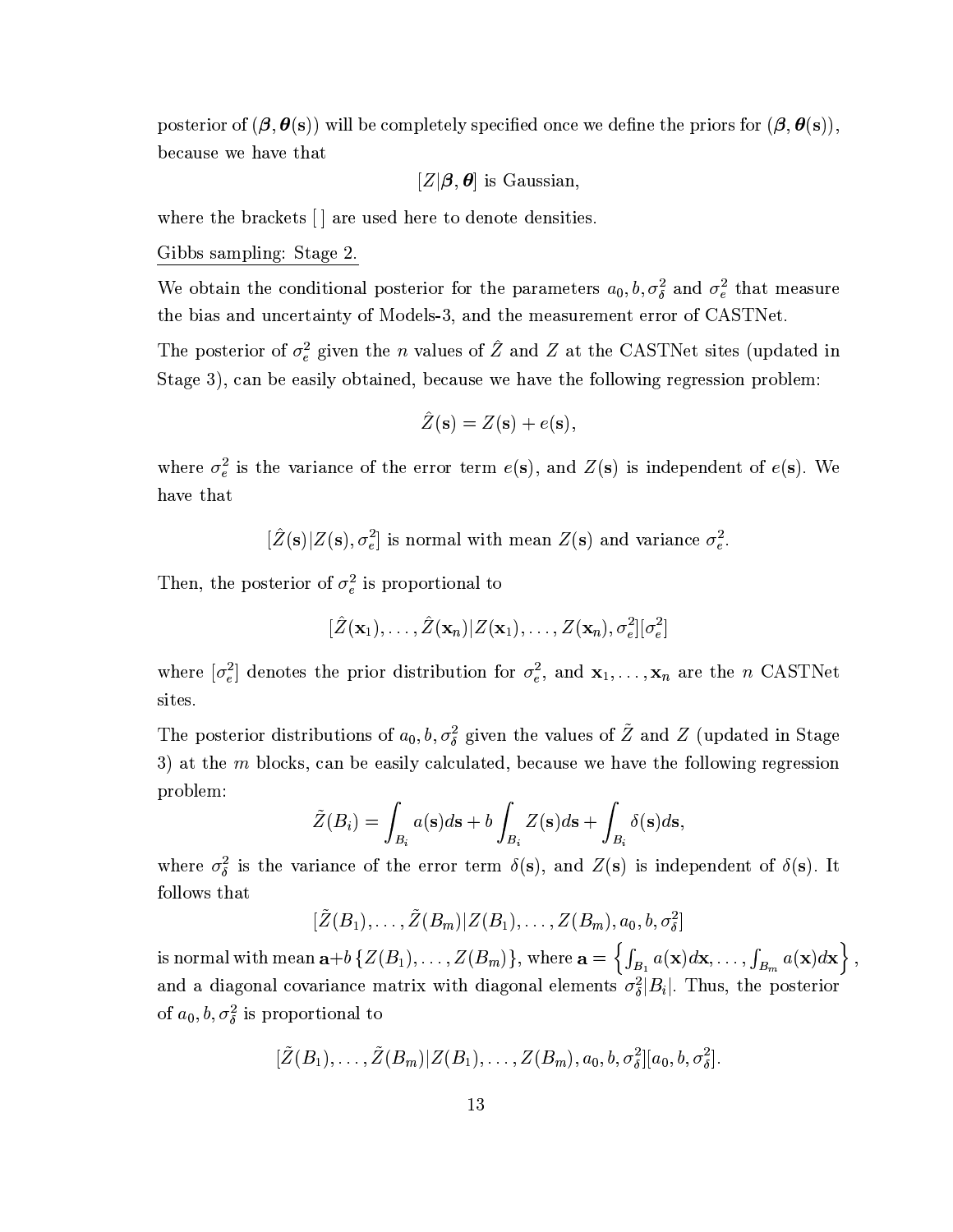### Gibbs sampling: Stage 3.

We simulate values of  $Z$  (the unobserved true values) at the n locations where we have measurements for  $\hat{Z}$ , and also at the  $m$  blocks where we observe  $\tilde{Z}$ , conditioning on the values of  $\beta$ ,  $\theta$  (updated in Stage 1) and Z. The simulated values at the m blocks are obtained by simulating values of  $Z$  at a sample of locations within each block. Then  $Z(B_i)$  is approximated by  $L^{-1}\sum_{k=1}^{L}Z(\mathbf{s}_{i_k})$ , where  $\mathbf{s}_{i_1},\ldots,\mathbf{s}_{i_L}$  is a centered systematic sample in  $B_i$ .

For model validation, we simulate values from the posterior distribution of CASTNet given Models-3,

$$
P(\hat{Z}|\tilde{Z}, a=0, b=1),
$$

and we compare the actual observations with this simulated posterior predictive distribution.

### **Application: Air Pollution Data**  $\bf{4}$

The regional scale air quality models (Models-3) run by the U.S. EPA estimate hourly concentrations and fluxes of different air pollutants. The primary objective of Models-3 is to improve the environmental management community's ability to evaluate the impact of air quality management practices for multiple pollutants at multiple scales, as part of the process of regulating air pollution. The spatial domain, D, is a regular grid  $(81\times87)$ , the dimensions of each pixel in the grid are  $36 \text{km} \times 36 \text{km}$ . Models-3 provides hourly concentrations for each pixel. As an example we examine sulfur dioxide. Figure 2 shows the weekly averaged concentrations of  $SO_2$  for the week starting July 11, 1995. Our first objective is the validation of Models-3.

The Clean Air Status and Trends Network (CASTNet) measures  $SO_2$  weekly averaged concentrations and fluxes at 50 sites (see Figure 1). We propose to combine both sources of information, namely the monitoring data and the output of the air quality models, to get more reliable maps of air pollutants concentrations and fluxes.

In Figure 4(a) we show the CASTNet values at 6 selected sites that are representative of different metereological, land use, and altitude conditions. For validation of Models-3, in Figure 4(b) we show the modes of the posterior predictive distribution (eq.  $(6)$ ) of CASTNet given Models-3 at the 6 selected sites. There is clear evidence that Models-3 is overestimating the concentrations of  $SO_2$ . We modeled the covariance for Models-3 using equation (17), taking into account the lack of stationarity and the change-of-support problem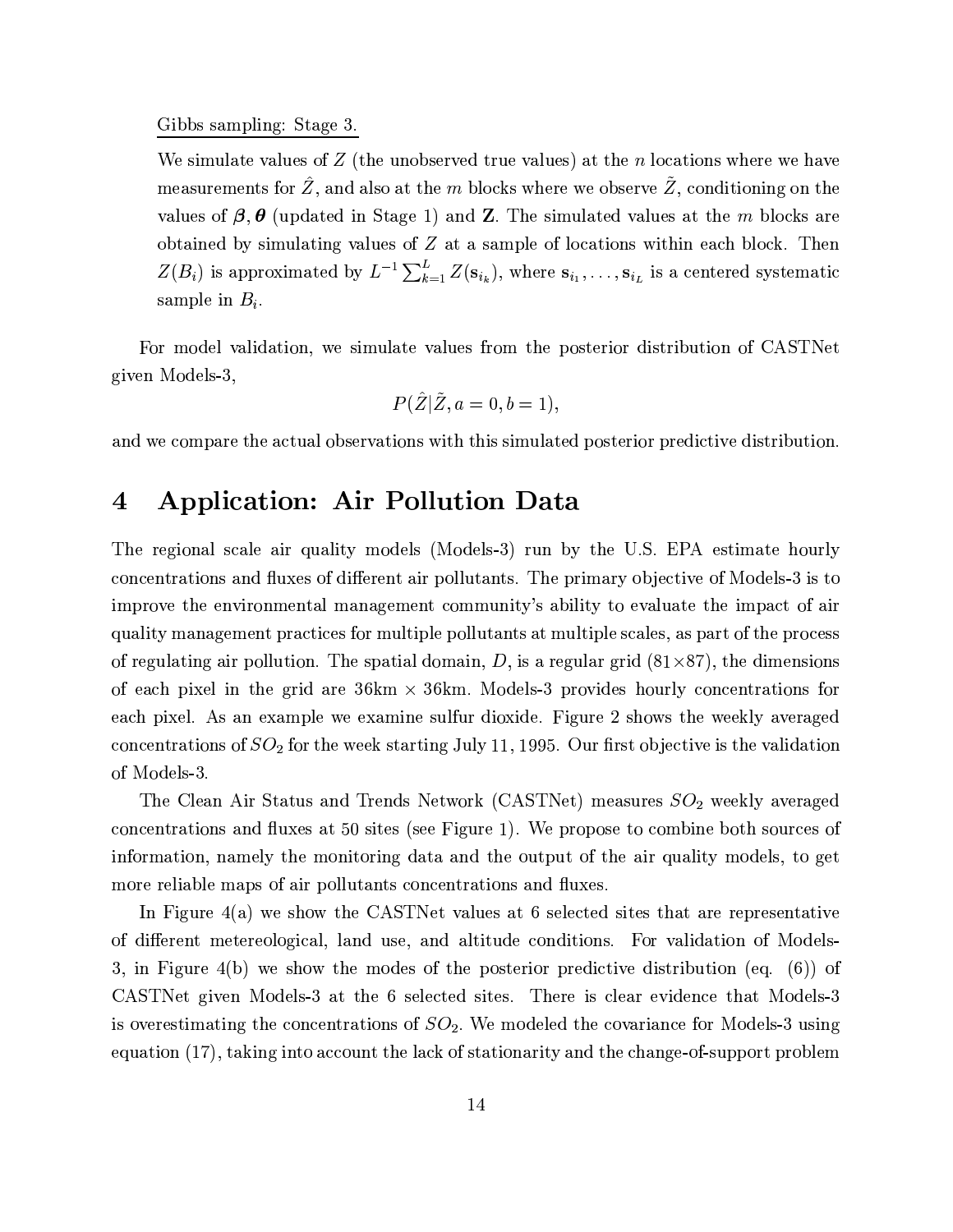SO2 concentrations (CASTNet)

SO2 concentrations (Models-3)



Figure 4: (a): Weekly average of  $SO_2$  concentrations (ppb) at some selected CASTNet sites, for the week of July 11, 1995. (b): Weekly average of  $SO_2$  concentrations (ppb) from Models-3 interpolated at 6 selected locations, for the week of July 11, 1995, for Models-3 validation.

(we calculated the covariances involving block averages by drawing a set of 4 locations in each pixel).

Now, we use the methodology presented in this paper to estimate the bias in Models-3 for bias removal, using expression (7). We modeled Models-3 in terms of an underlying unobservable process Z with the true values of  $SO_2$ , but we added an additive constant bias, a multiplicative constant bias, and a measurement error term. We also modeled CASTNet in terms of the "true" process  $Z$  and we added a measurement error term (see Section 2.2).

Figures 5 and 6 show the posterior distributions of some covariance parameters for the underlying process  $Z$  at the selected sites shown in Figure 4 (a). We used vague gamma priors for all the Matérn covariance parameters, except for the sill parameter for which we used

$$
p(\sigma) \propto \sigma^{-1},
$$

which is a uniform prior for  $log(\sigma)$ . The sill parameter changes with location as illustrated by the variation in the distributions in Figure 6. Thus, this indicates a lack of stationarity. The range parameter does not change much with location (Figure 5). The smoothing parameter does not change with location either, and is always close to  $1/2$  (exponential). We implemented the nonstationary model (15) with weight function  $K(\mathbf{u}-\mathbf{s}) = \frac{1}{h^2}K_0\left(\frac{\mathbf{u}-\mathbf{s}}{h}\right)$ ,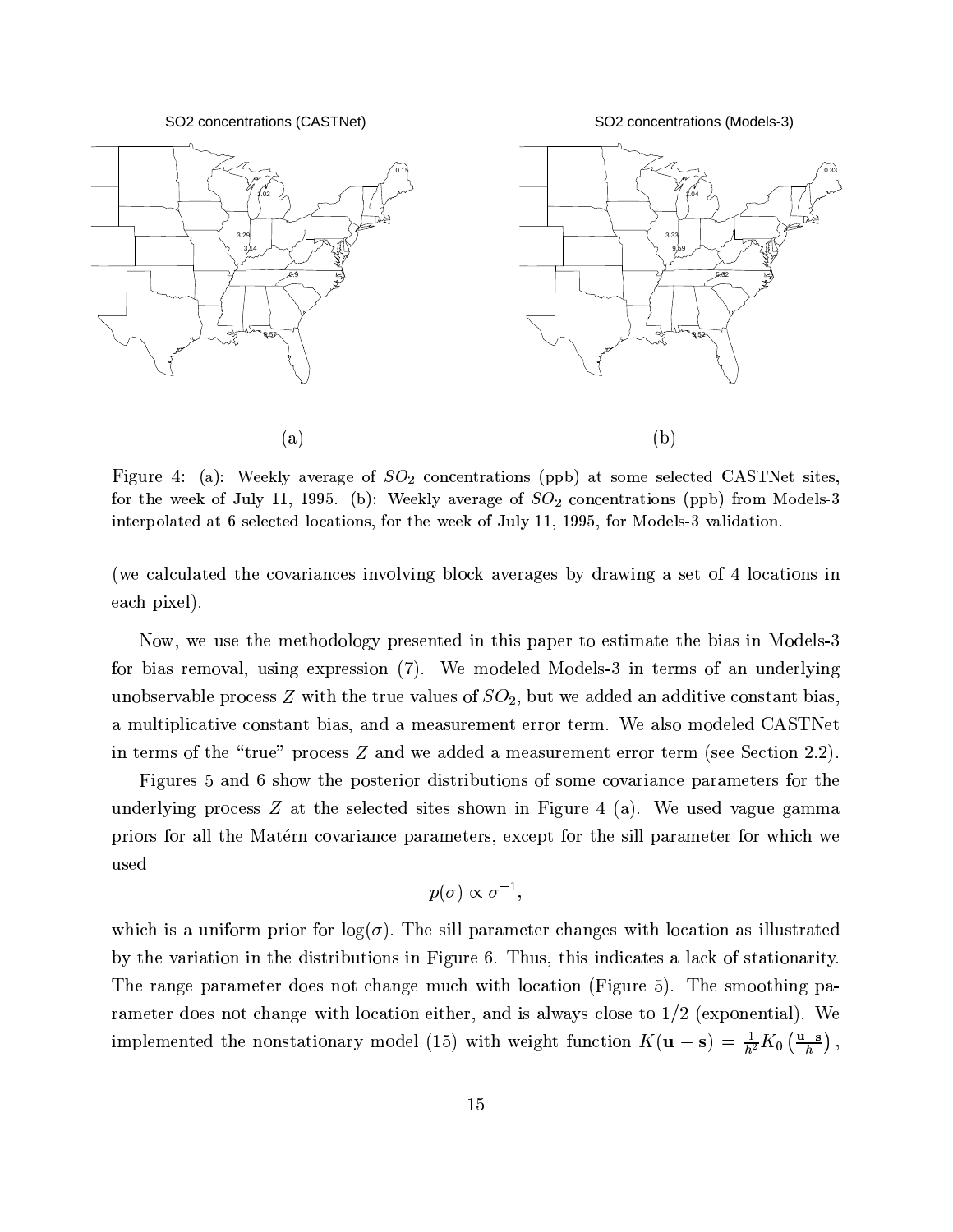

Figure 5: Posterior distributions for the range parameter (km) of the Matérn covariance for the  $SO_2$  concentrations of Z, for the week starting July 11, 1995, at the 6 selected locations showed in Figure 4  $(a)$ .

where  $K_0(\mathbf{u})$  is the quadratic weight function

$$
K_0(\mathbf{u}) = \frac{3}{4}(1 - {u_1}^2)_{+} \frac{3}{4}(1 - {u_2}^2)_{+},
$$
\n(19)

for  $\mathbf{u} = (u_1, u_2)$ . The bandwidth parameter h is defined as  $l/2 + l/2\epsilon$ , where l is the distance between the sample points  $s_1, \ldots, s_M$  in (18), and  $\epsilon$  is a value between 0 and 1. For  $\epsilon$  we used a uniform prior in the interval [0, 1]. The parameter  $\epsilon$  determines the amount of overlapping between the subregions of stationarity centered at the sampling points  $s_1, \ldots, s_M$ , and h can be interpreted as the diameter of the subregions of stationarity.

The mode of the posterior distribution for the parameter that measures the measurement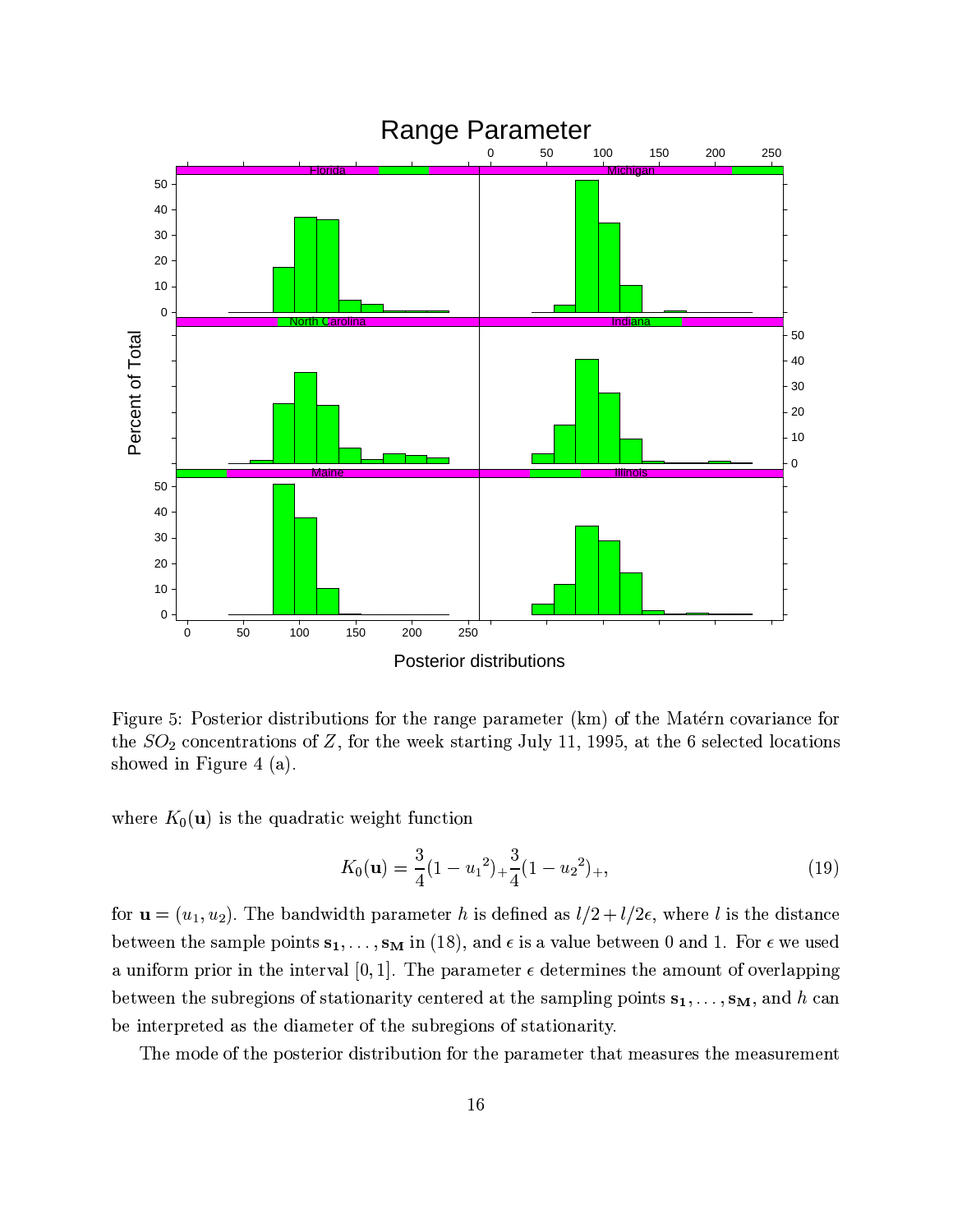

Figure 6: Posterior distributions for the sill parameter of the Matérn covariance for the  $SO_2$ concentrations of  $Z$ , for the week starting July 11, 1995, at the 6 selected locations showed in Figure 4 (a).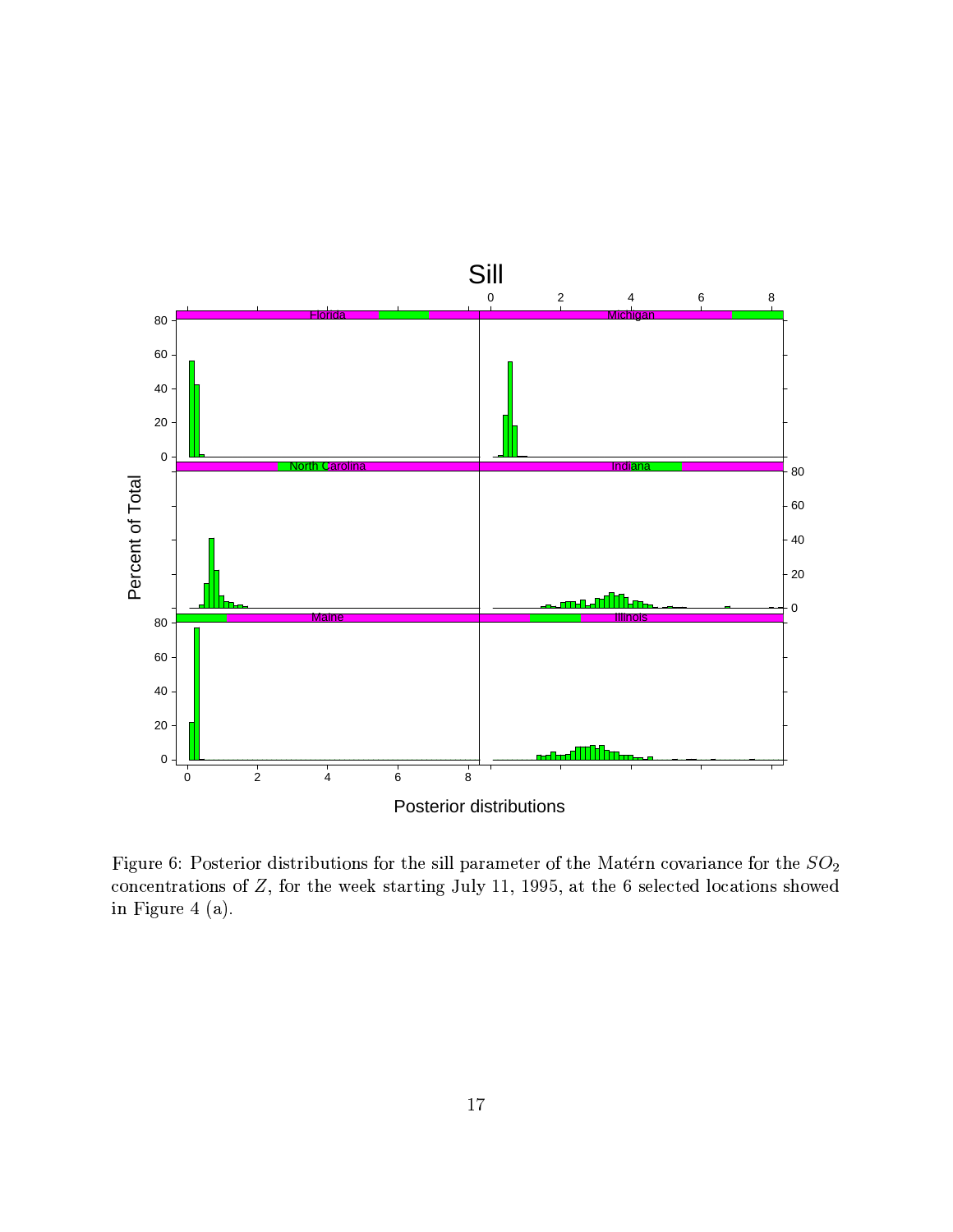error for CASTNet is 8, and for Models-3 it is 1. The mode of the posterior distribution for the parameter that measures the multiplicative bias for Models-3 is .5 with a standard error of .5, and for the additive bias we have a polynomial of degree 4.

We use a Bayesian approach for spatial prediction. We sample from the predictive distribution (eq.  $(5)$ ) of the true underlying process Z given the observations and the model output, taking into account the lack of stationarity and the change-of-support problem (we calculated the block averages covariances drawing a set of 4 locations in each pixel). We use posterior predictive checks (PPC) as suggested by Rubin (1984) and Raftery (1988) for validation of the proposed model for Z. Thus, we compare the posterior predictive distributions of the "true" process Z at different locations to the observed data, and we judge whether the generated data are similar to the CASTNet data (Figure 4(a)). Figure 7 shows simulated values from the posterior predictive distribution (eq.  $(5)$ ) of  $SO<sub>2</sub>$  weekly average concentrations at the CASTNet selected sites. Figure 8 is a comparison of the generated data through the Bayesian melding approach proposed in this paper to CASTNet, taking into account the uncertainties about CASTNet and Models-3. The graph on the right in Figure 8 shows the CASTNet measurements for the week starting July 11, 1995, versus the modes and 90% credible intervals of the predictive Bayesian distributions (eq.  $(5)$ ) derived from the Bayesian melding approach at the CASTNet locations. The dotted lines indicate a 90% credible region for the CASTNet values. All the modes fall within the credible region for CASTNet, so that the generated data are similar to the observed data. On the other hand, the graph on the left in Figure 8 shows CASTNet measurements versus the modes and  $90\%$  credible intervals of the predictive Bayesian distributions (eq. (6)) derived only from Models-3 (without combining Models-3 with CASTNet) at the CASTNet locations for validation of Models-3. The modes in the latter plot do not fall within the credible bands for CASTNet. This figure shows the improvement obtained in the prediction of  $SO_2$  by combining CASTNet and Models-3 through the Bayesian melding approach presented in this paper.

In Table 1 we have the modes, sample standard deviations, and 90% credible intervals of the posterior predictive distribution (5) for  $SO_2$  at the 6 selected sites. As expected, we get very high variability at the Indiana site. This site is very close to several coal power plants, and so the  $SO_2$  levels can be very high or very low depending on wind speed, wind direction, and on the atmospheric stability. The sites in Maine and Florida have the lowest  $SO<sub>2</sub>$  levels and variability. The agricultural site in Illinois and the site in North Carolina have similar behavior in terms of  $SO_2$  levels. The site in North Carolina is not far from the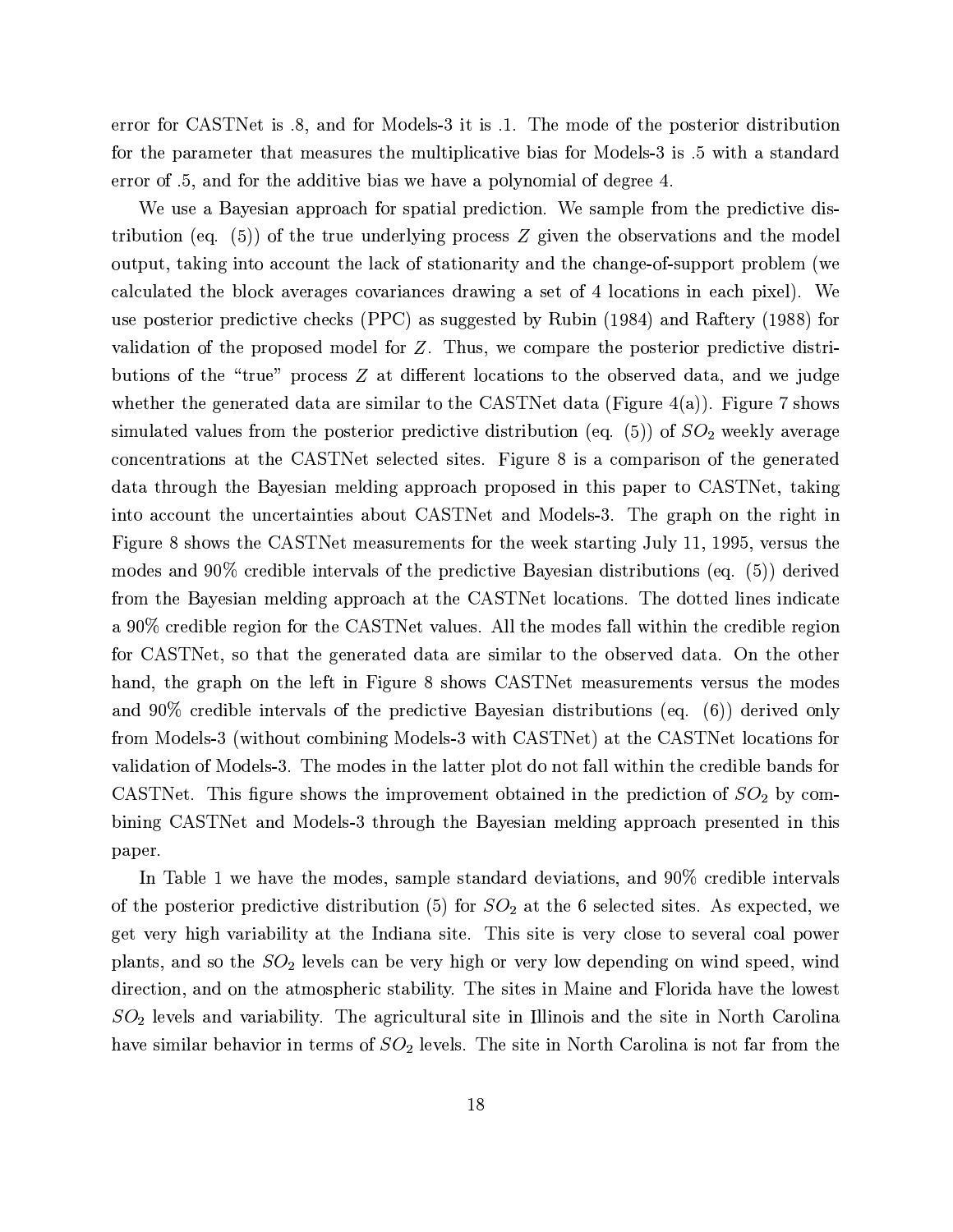

Figure 7: Predictive posterior distributions for the  $SO_2$  concentrations of Z, at the 6 selected locations showed in Figure 4, for the week starting July 11, 1995. The predictive posterior values are for the spatial underlying process Z given CASTNet and Models-3.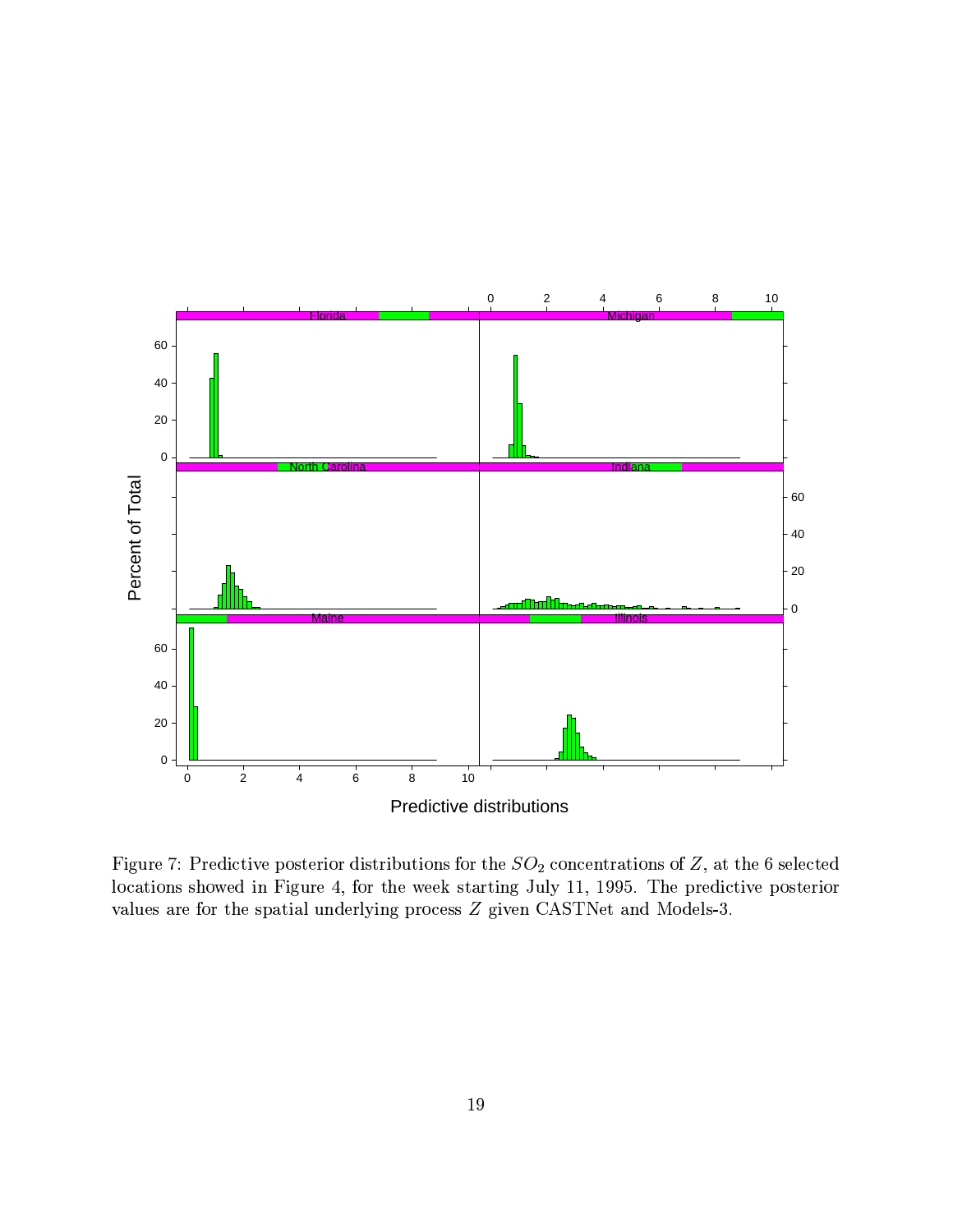Table 1: Columns 2-5 in this table show the modes, standard errors and 90% credible intervals of the posterior predictive distribution (eq.  $(5)$ ) for the underlying process Z measuring the true  $SO_2$  concentrations at the 6 selected sites. Column 6 are the CASTNet values  $(\hat{Z})$ . Columns 7-9 show the modes and the corresponding 90% credible intervals of the posterior predictive distribution (eq.  $(6)$ ) for model validation.

| <b>Site</b>    | Mode | S.E.     | $90\%$ | C. I. | CASTNet | Models-3 | $90\%$ | C. I.    |
|----------------|------|----------|--------|-------|---------|----------|--------|----------|
| Maine          | 0.18 | 0.08     | 0.15   | 0.25  | 0.15    | 0.33     | 0.10   | 0.43     |
| Illinois       | 2.80 | $0.84\,$ | 2.55   | 3.41  | 3.29    | 3.33     | 2.17   | 5.03     |
| North Carolina | 1.38 | $0.98\,$ | 1.18   | 2.08  | 0.90    | 5.32     | 3.67   | 6.67     |
| Indiana        | 0.98 | 5.31     | 0.74   | 5.63  | 3.14    | 9.59     | 4.20   | 20.50    |
| Florida        | 0.91 | 0.16     | 0.87   | 1.05  | 0.57    | 0.52     | 0.20   | 0.80     |
| Michigan       | 0.83 | $0.40\,$ | 0.79   | 1.14  | 1.02    | 1.04     | 0.53   | $1.70\,$ |

Tennessee power plants, and the site in Illinois is also relatively close to some Midwestern power plants. The site in Michigan, which is very close to Lake Michigan and relatively far from power plants, also has low  $SO_2$  levels.

In Table 1 we also show the CASTNet values, to judge if the generated data are similar to the CASTNet data. Considering that the uncertainty about CASTNet is 0.8 ppm, the predictive values are fairly similar to CASTNet, for the most part. The CASTNet values in table 1 at the 6 sites represent the 5th, 91st, 1st, 68th, 0th, and 79th percentiles of the corresponding posterior predictive distributions from the Bayesian melding approach. The last 3 columns in Table 1 are the modes and the corresponding 90% credible intervals of the posterior predictive distribution (6) for model validation, which are also plotted in Figure 4 (b). We can clearly appreciate the bias in the numerical models by comparing these values with CASTNet. For instance, for the site in North Carolina, the interpolated value of Models-3 is 5.32 ppm (s.e. 3.00 ppm) while the CASTNet value is only 0.90 ppm (see Figure 8). We could remove the bias in these interpolated Models-3 values by taking into account the additive bias measured by  $a(\mathbf{x})$  (a polynomial of degree 4 with coefficients  $a_0$ ) and the multiplicative bias ( $b \sim N(.5, .5)$ ). Thus, we simulated values of  $a_0$  and b from the posterior distribution (7) at each site, and we obtained the following adjusted Models-3 values (adjusted value  $= a \times ($ Models 3 $) + b$ ) at the 6 selected sites: 0.22, 2.90, 1.67, 2.36, 0.96, and 1.00. These values are again similar to CASTNet, especially considering that the uncertainty about CASTNet is approximately 0.8ppb. Therefore, the methodology presented here for combining spatial data is not only useful for improving the prediction of air quality but it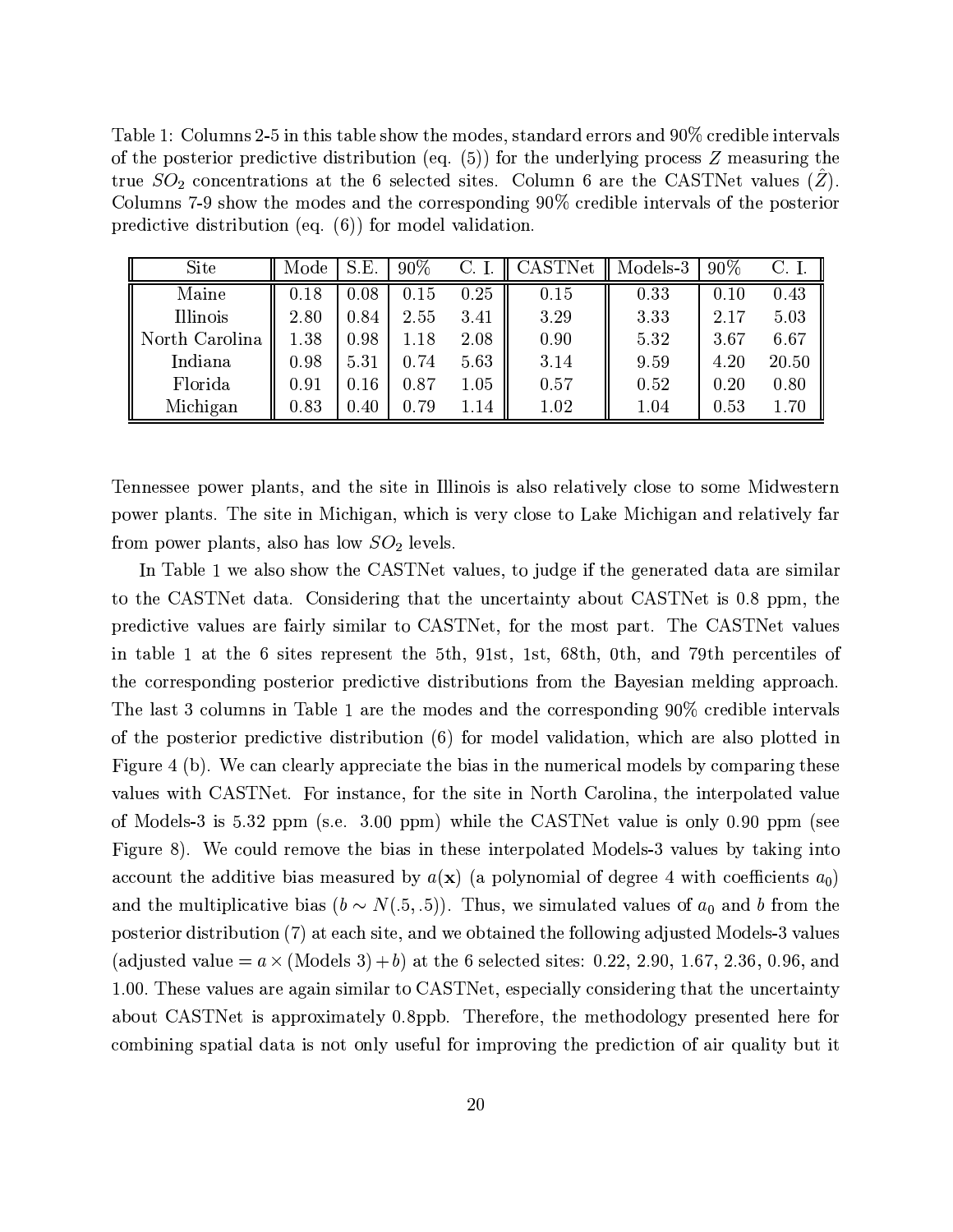is also a tool for validating air quality numerical models and for quantifying bias for bias removal.

Figure 9 shows the predicted values of  $SO_2$  at different locations in a regular grid, using a Bayesian melding approach for prediction to combine CASTNet and Models-3 data. The predicted values in Figure 9 are the mean of the posterior predictive distribution (eq.  $(5)$ ) for the  $SO_2$ . This graph looks similar to the output of Models-3 shown in Figure 2. However, the  $SO_2$  values in Figure 9 are between 0ppb and 8ppb, while in Figure 2 the  $SO_2$  values were between 0ppb and 40ppb. The range of values in Figure 9 is more reasonable, and it is closer to the range of values for CASTNet shown in Figure 1. This illustrates the effectiveness of the Bayesian melding approach for correcting the bias in Models-3. In Figure 10 we have 6 ensembles of  $SO_2$  concentrations, where each ensemble is a simulation from the posterior predictive distribution (eq. (5)) of the  $SO_2$ . The variability from ensemble to ensemble is due to the uncertainty in the prediction. Figure 11 shows the standard error of the posterior predictive distribution at each point. There is higher uncertainty in the Midwest.

### **Discussion**  $\overline{5}$

In this paper we have introduced a new statistical methodology for validation and adjustment of numerical models, and for spatial prediction combining data with the output from numerical models. In the application presented in this paper, we assume there is some smooth underlying (but unobserved) spatial field that measures the "true" concentration/flux of the pollutant at each location. The data collected at the monitoring sites are considered the "true values" plus some measurement error. The output of the air quality numerical models can be also written in terms of the true underlying, but unobservable, process, with some parameters that explain the bias and microscale noise in the numerical models. The truth is assumed to be a smooth underlying spatial process with some parameters that explain the large scale and short scale dependency structure of the air pollutants. This spatial field is represented locally as a stationary isotropic random field, but the parameters of the stationary random field are allowed to vary across space. Kernel functions are used to ensure that the field is well-defined but also continuous. In this paper we also take into account the change of support problem that occurs when combining data with different spatial resolution.

Our objectives are model validation and bias removal for the air quality numerical models. and construction of reliable maps of air pollution combining the output of numerical models with air pollution measurements at monitoring sites. We validate air quality models by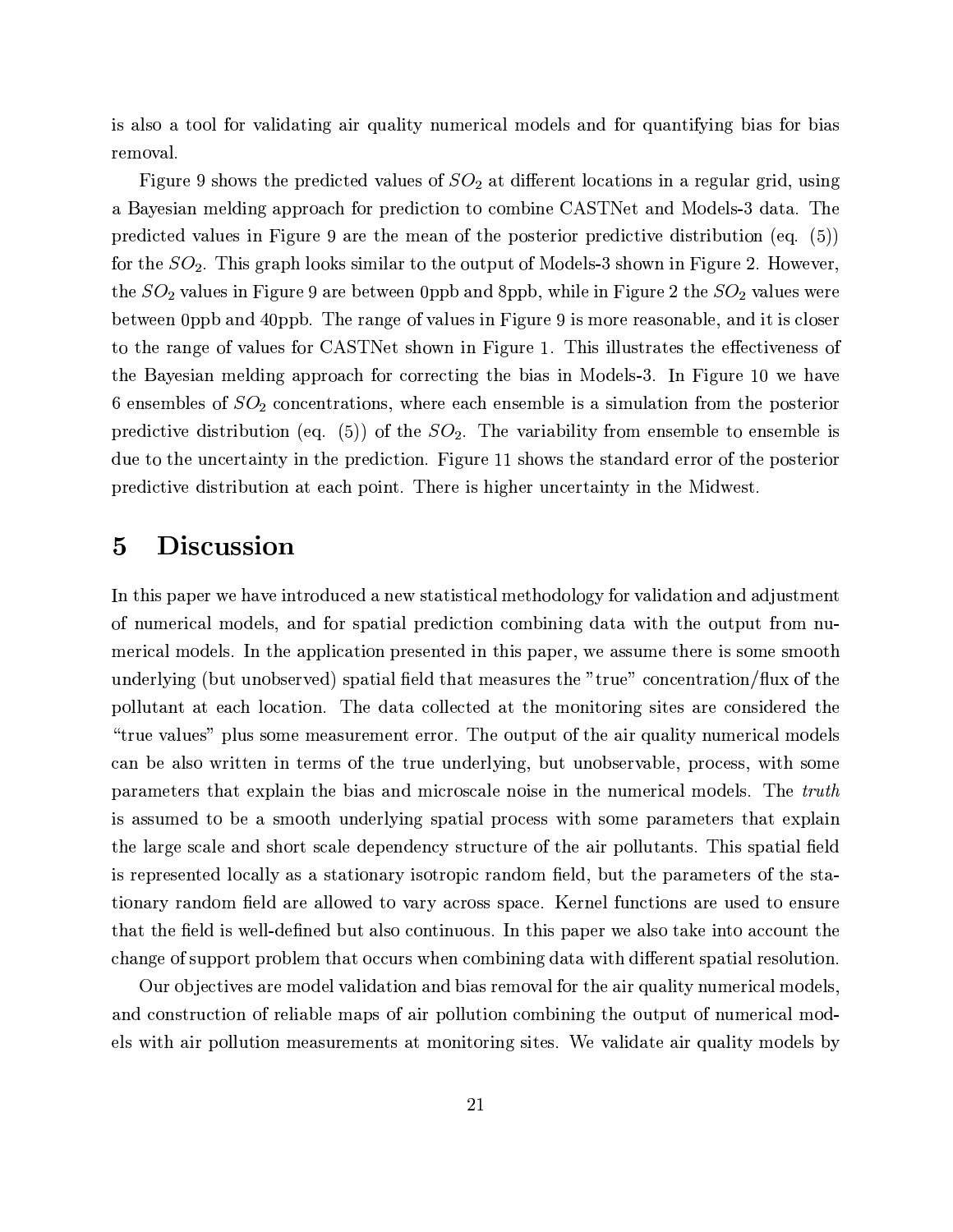

Figure 8: The graph on the left shows CASTNet measurements for the week starting July 11, 1995, versus the modes and 90% credible intervals of the predictive Bayesian distribution  $(p(\hat{Z}|\tilde{Z},a=0,b=1))$  given Models-3 at the CASTNet locations for Models-3 validation. The graph on the right shows the CASTNet measurements versus the modes and 90% credible intervals of the predictive Bayesian distributions  $(p(Z|\tilde{Z},\tilde{Z}))$  derived from a Bayesian melding approach to combine observations and Models-3 output. The dotted lines indicate a 90% credible region for the CASTNet values.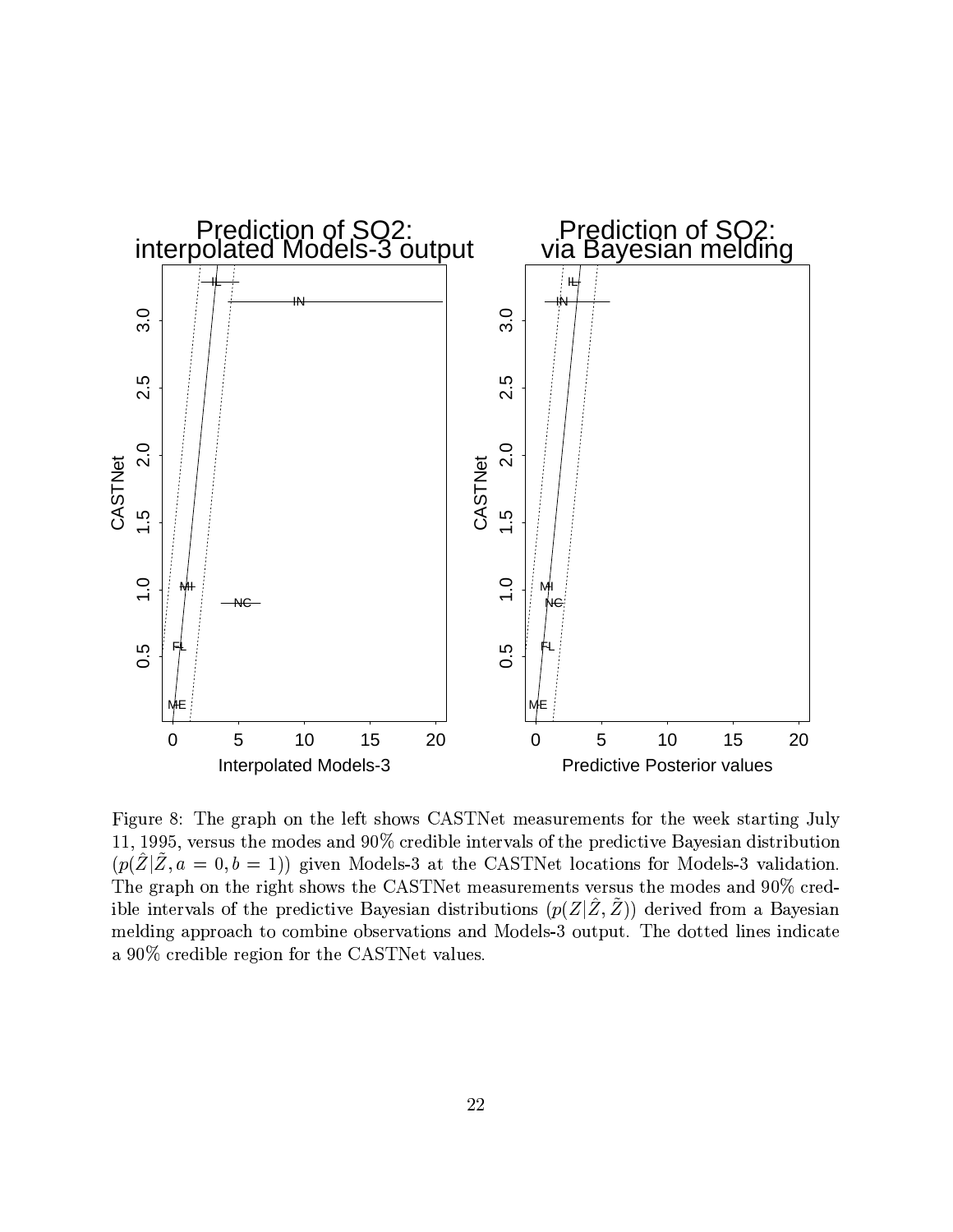

## SO2 Concentrations (Bayesian melding)

Figure 9: Predicted  $SO_2$  concentrations via a Bayesian melding approach to combine CAST-Net and Models-3 data. This graph shows the mean of the posterior predictive distribution for the underlying process Z given CASTNet and Models-3.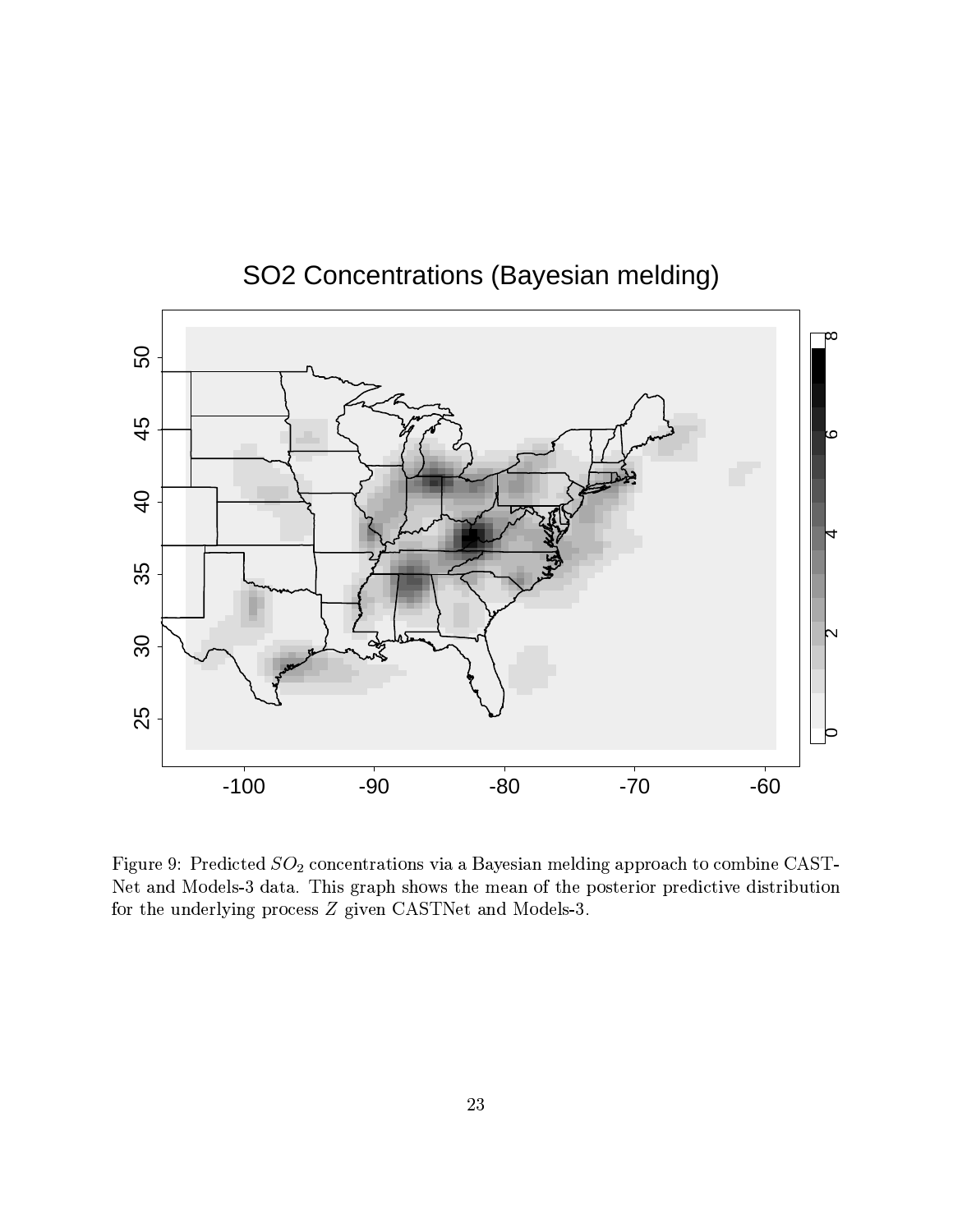

Figure 10: Simulated  $SO_2$  concentrations from the predictive distribution for the  $SO_2$ , using a Bayesian melding approach for prediction to combine CASTNet and Models-3 data. The simulated values are from the posterior predictive distribution for the underlying process Z given CASTNet and Models-3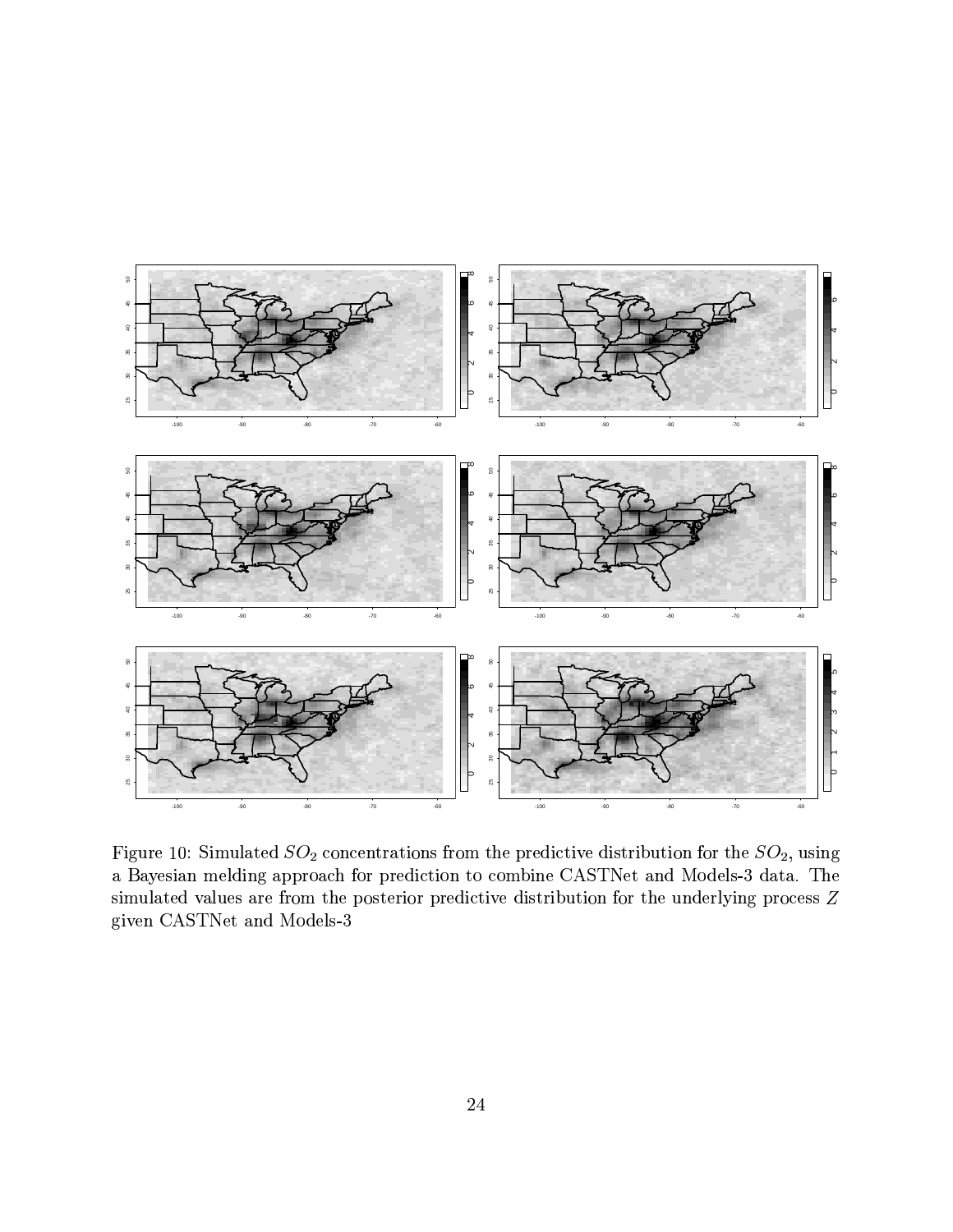

# **Standard Error of Bayesian Prediction**

Figure 11: Standard error of the posterior predictive distribution for the  $SO_2$  concentrations of  $Z$ , using a Bayesian melding approach for prediction to combine CASTNet and Models-3  $data.$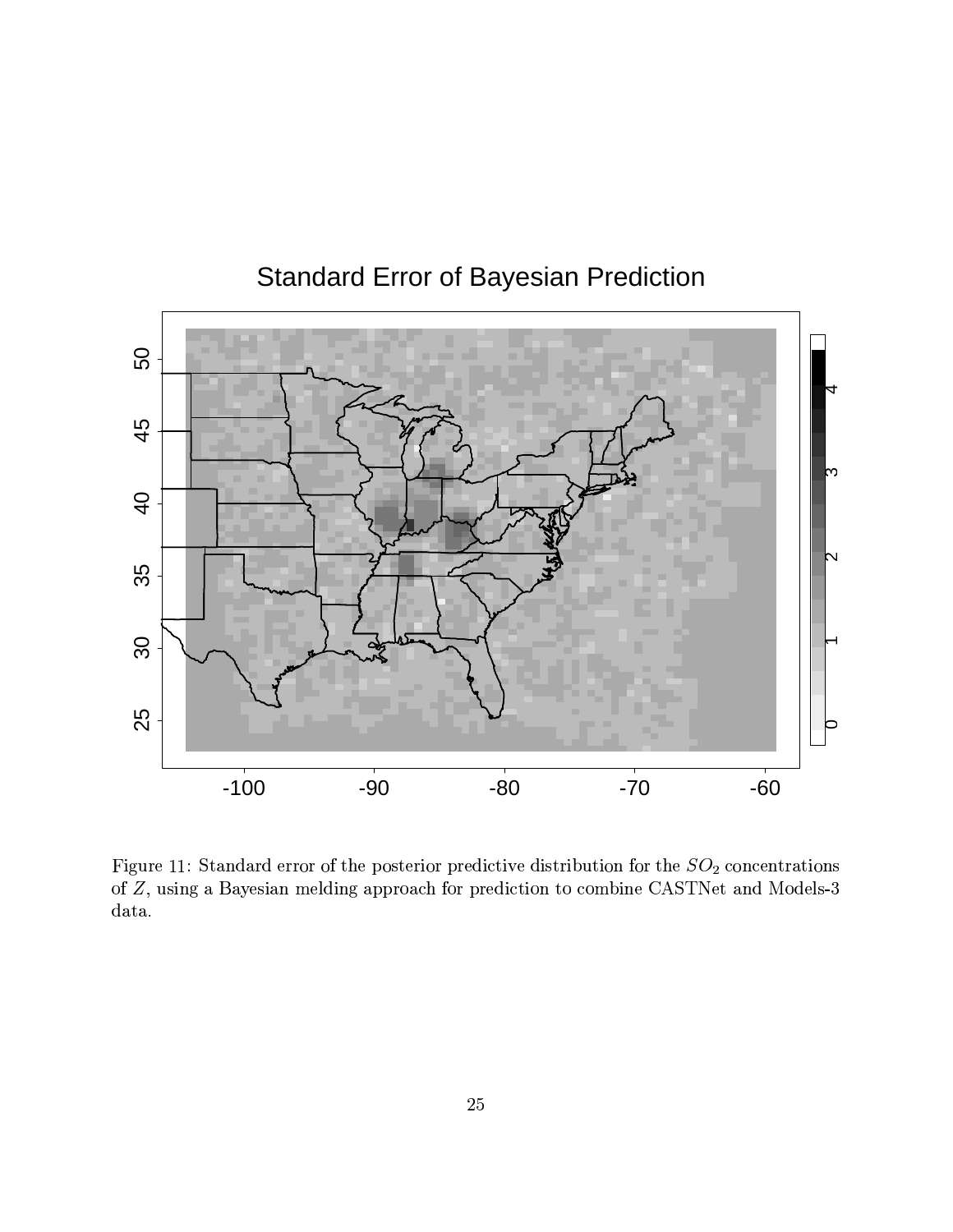obtaining the posterior predictive distribution of the measurements at the monitoring sites given the numerical models output. We remove the bias the air quality models by obtaining the posterior distribution of the bias parameters given the measurements at the monitoring sites and the numerical models output. We construct reliable maps of air pollutants simulating values from the posterior predictive distribution of the true values (underlying process) given the measurements at the monitoring sites and the numerical models output.

In this paper we have focused on air quality applications, but the methods presented here could be extended to other problems where we need to combine data from various sources and with different spatial/temporal resolutions. For instance, combining spatial data is from models and observations a frequent problem in climate and weather prediction.

Another approach to model validation is to use spatio-temporal models for monitoring data to provide estimates of average concentrations over grid cells corresponding to model prediction (Dennis et al. (1990), Sampson and Guttorp (1998)). This approach is reasonable when the monitoring data are dense enough that we can fit an appropriate spatio-temporal model to the data. In situations like the one presented here, with few and sparse data points that show a lack of stationary, the interpolated grid square averages would be poor because of the sparseness of the CASTNet network, and so treating them as ground truth for model validation would be questionable.

The spatial patterns shown by the air pollutant fluxes and concentrations change with location, so that the underlying process  $Z$  with the true values of fluxes/concentrations of air pollution is nonstationary and standard methods of spatial modeling and interpolation are inadequate. In recent years, probably the most extensively studied method for nonstationary spatial processes is the deformation approach due to Sampson and Guttorp (1992); see also Guttorp and Sampson (1994), and Guttorp, Meiring and Sampson (1994). Maximum likelihood versions of the method were developed by Mardia and Goodall (1993) and Smith  $(1996)$ . In a series of papers best represented by Haas  $(1995)$ , T. Haas has proposed an approach to nonstationary spatial kriging based on moving windows. Higdon, Swall and Kern (1999) give a model for accounting for heterogeneity in the spatial covariance function of a spatial process, using a moving average specification of a Gaussian process. Another approach has been developed by Nychka and Saltzman (1998) and Holland *et al.* (1999), that extends the "empirical orthogonal functions" (EOF) approach that is popular among atmospheric scientists. Here we use a new model for nonstationary processes proposed by Fuentes (2001a,b), and further developed by Fuentes and Smith (2001). In this model the process is represented locally as a stationary isotropic random field, but the parameters of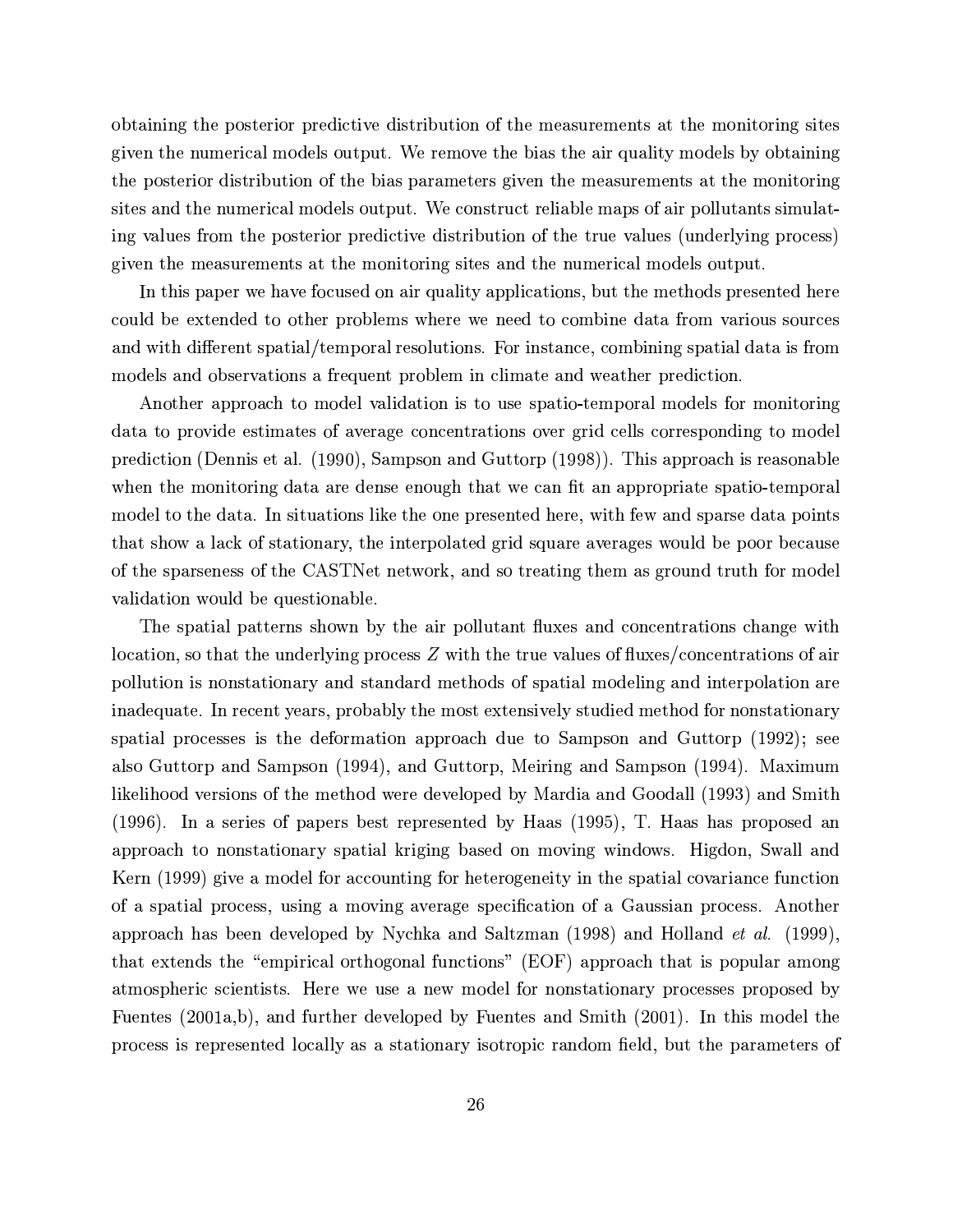the stationary random field are allowed to vary across space. With this model we are able to make inferences about the nonstationary random field with only one realization of the process.

The approach presented in this paper gave us a good understanding of the spatial structure of the "true" concentrations of  $SO_2$ . This information can be very useful for designing future data collection. Part of our future work is to use the findings in this paper for monitoring network design.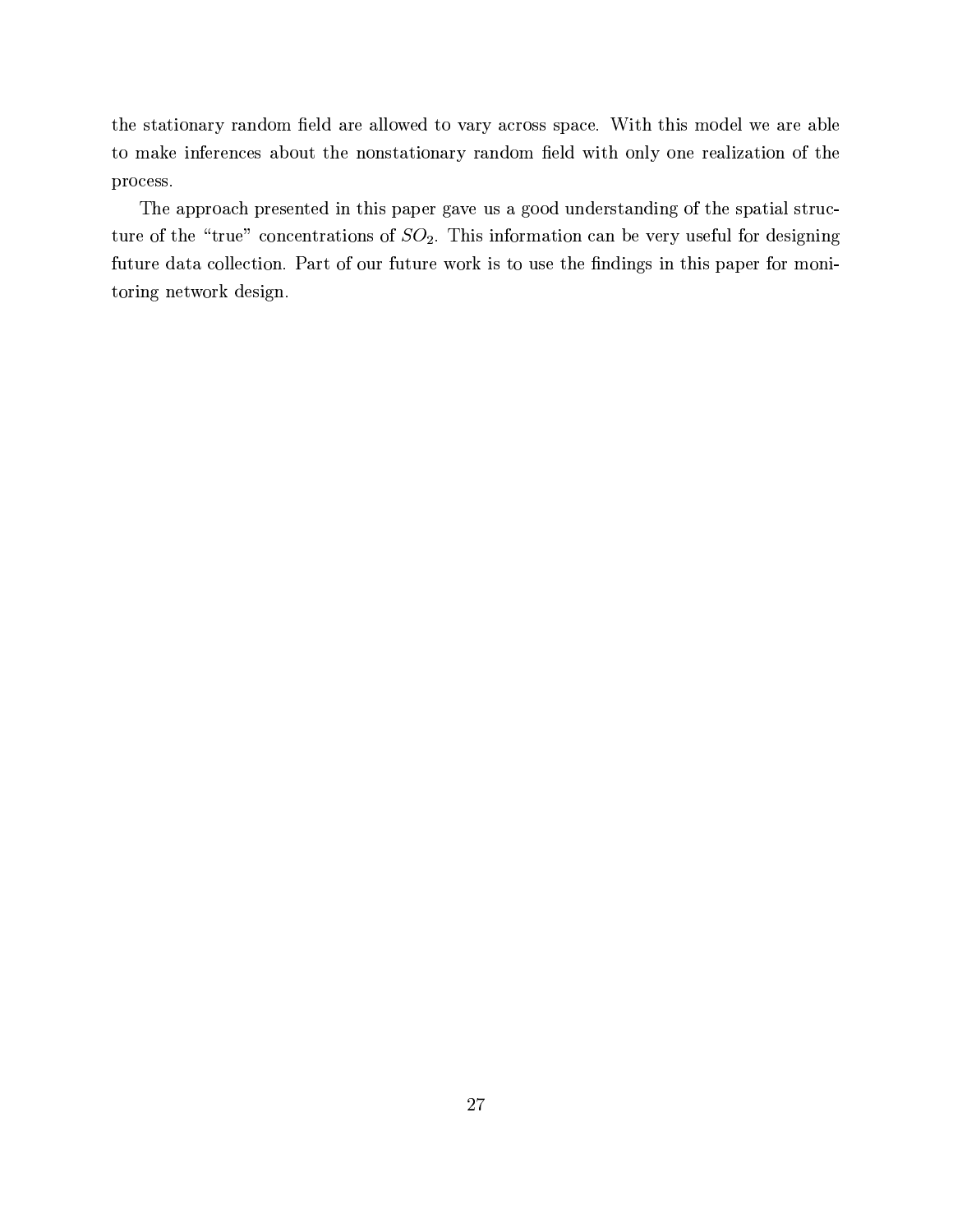## References

Clarke, J. F., Edgerton, E. S., (1997). Dry deposition calculations for the clean air status and trends network. Atmospheric Environment, 31, 3667-3678.

Cressie, N. A. (1993). Statistics for spatial data. Revised Edition. Wiley, New York.

Dennis, R. L., Barchet, W. R., Clark, T. L., Seilkop, S. K. (1990). Evaluation of regional acidic deposition models (Part 1), NAPAP SAS/T report 5. In: National Acid Precipitation Assessment Program: State of Science and Technology, Vol 1, National Acid Precipitation Assessment Program, Washington, DC.

Dennis, R. L., Byun, D. W., Novak, J. H., Galluppi, K. L., Coats, C. J., and Vouk, M. A. (1996). The next generation of integrated air quality modelling: EPA's Models-3. Atmospheric Environment, 30, 1925-2938.

Dolwick, P. D., Jang, C., Possiel, N., Timin, B. Gipson, G., and Godowitch, J. (2001). Summary of results from a series of Models-3/CMAQ simulations of ozone in the Western United States. 94<sup>th</sup> Annual A&WMA Conference and Exhibition, Orlando, FL.

Fuentes, M. (2001a). A high frequency kriging approach for nonstationary environmental processes. *Environmetrics*, 12, 469-483.

Fuentes, M. (2001b). Spectral methods for nonstationary spatial processes. Biometrika. to appear.

Fuentes, M. and Smith, R. (2001). A new class of nonstationary spatial models. Submitted to Journal of the American Statistical Association.

Guttorp, P., Meiring, W. and Sampson, P. (1994), A space-time analysis of ground-level ozone data. *Environmetrics* 5, 241–254.

Guttorp, P. and Sampson, P. (1994), Methods for estimating heterogeneous spatial covariance functions with environmental applications. In *Handbook of Statistics 12*, eds. G.P. Patil and C.R. Rao, Elsevier Science B.V., 661–689.

Haas, T.C. (1995), Local prediction of a spatio-temporal process with an application to wet sulfate deposition. Journal of the American Statistical Association, 90, 1189–1199.

Higdon, D., Swall, J. and Kern, J. (1999), Non-stationary spatial modeling. In *Bayesian Statistics 6, eds. J.M. Bernardo et al., Oxford University Press, pp. 761–768.* 

Holland, D., Saltzman, N., Cox, L.H. and Nychka, D. (1999), Spatial prediction of sulfur dioxide in the eastern United States. In geoENV  $II - Geostatistics$  for Environmental *Applications*, eds. Gómez-Hernández, J., Soares, A. and Froidevaux, R., Kluwer, Dordrecht,